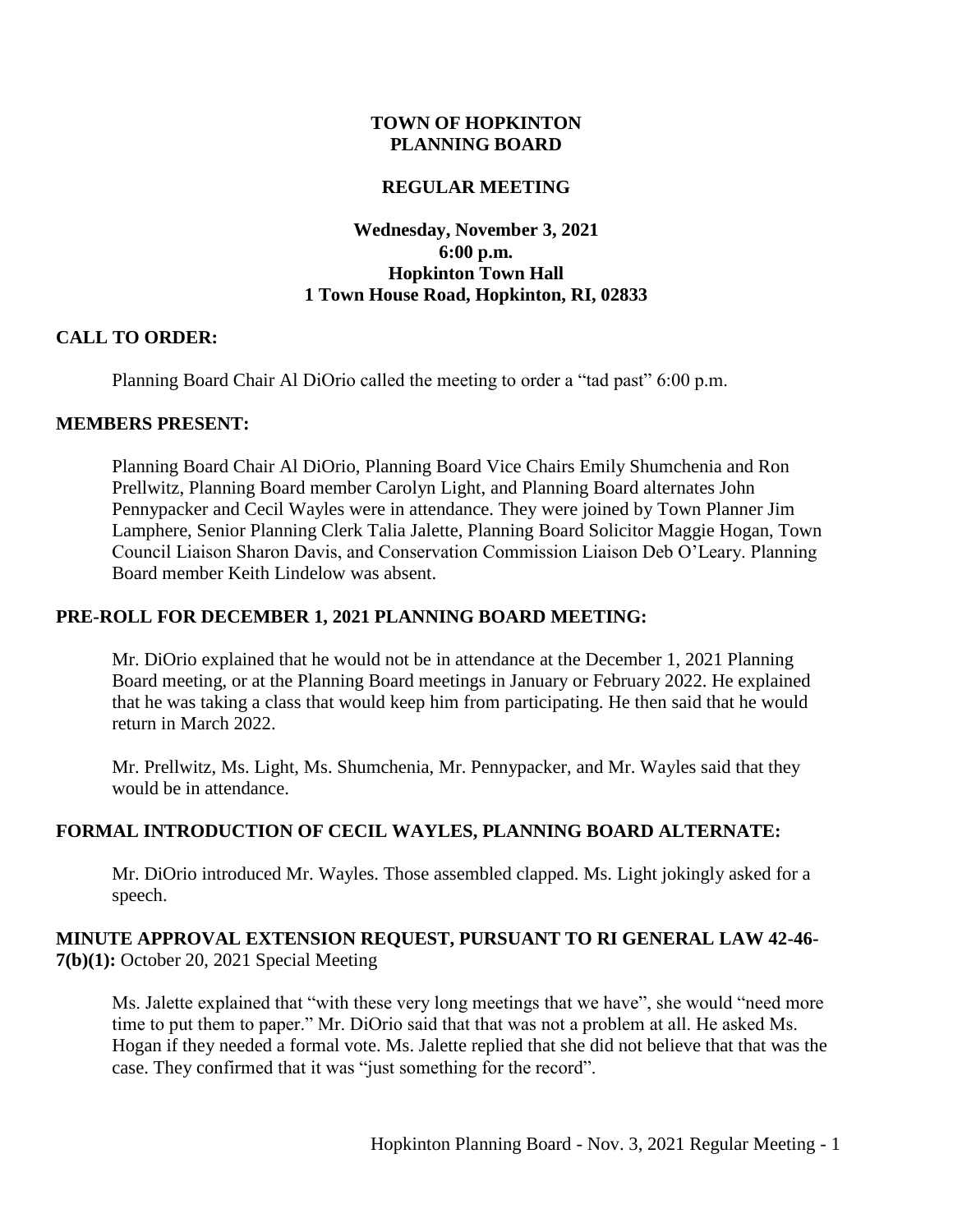#### **OLD BUSINESS:**

### **Master Plan – Public Informational Meeting – Major Land Development Project – Skunk Hill Road Solar – Plat 18, Lots 8, 13, and 14, 0 Arcadia Road, 0 Lisa Lane, and 145 Skunk Hill Road. Skunk Hill Road Solar, LLC., applicant.**

Mr. DiOrio asked to be refreshed "as to where we left off last." Robert Craven, the attorney for the applicant, appeared before the Board. He said that they had "left off where we were doing the public comment, after the folks that were in the formal opposition presented their witnesses." He said that he believed that he had "cross-examined the witnesses as well." Mr. Craven stated that at the last meeting, Mr. DiOrio had suggested that he speak with some of the abutters. Mr. Craven said that he had done that, and that their discussion had yielded some proposals that he wanted to bring to the Board's attention. He noted that one of the parties he had spoken with, David Johnston, of 173 Skunk Hill Road, had some things that he wanted "to say about our conversation as well." He then said that Marc Tremblay, the applicant's forester, had returned, and that he was "going to address the concerns that was [sic] raised by many members of the public as to the habitat plan". He said that Mr. Tremblay would also address the concerns raised by the objector's expert, Linda Streere, in regards to "what would happen to the habitat", including the remaining 250 acres of the parcel that were to remain undeveloped, and "what accommodations could or should be made". He suggested that the Board hear from Mr. Tremblay first. He then referenced the telephone poles proposed for the site, which had been discussed at length at previous meetings. He stated that there was a "section of five or six telephone poles, along the Skunk Hill side of the property", and that some had expressed concerns about their placement. He said that they were going to present a plan that they had devised "that will allow those telephone poles to be buried, so there won't be telephone poles – there'll just be wires underground". He said that that course of action would "dramatically minimize the impact" on the views of the residents. He then called Mr. Tremblay to testify before the Board on "issues involving the wildlife habitat on this project." Mr. DiOrio interjected before Mr. Tremblay began. He wanted to gauge how many people in attendance wanted to make public comments on the proposal. He counted four members of the public who raised their hands. Mr. Tremblay then appeared before the Board.

Mr. Craven explained that he was going to share a smaller copy of what Mr. Tremblay was going to present with the Board and the Planner. Mr. Tremblay then began his presentation. He stated that he is a "certified forester", and noted that he had appeared before the Board in the past on other occasions. He said that he was responsible for "developing forest management plans for landowners", and that his clients included "many here in Town." He said that "wildlife habitat is, is a big part of that, of that package." He said that he would start by looking at "the landscape scale first", and gave the example of examining a woodlot, which would be observed to understand how the property "fit into the jigsaw puzzle of habitats that are out there." He said that that was called "landscape scale review." He described the next step as "zoom[ing] into the property level", where he would examine the subject property in detail, to understand "how it fits into" the surrounding environs. He said that he would investigate the "travel of wildlife, types of habitats that are present on the property, and the potential for making changes down the road, as part of someone's forest management plan". He explained that if the property owner was "harvesting timber, or doing stand improvement practices", he would study "how that impacts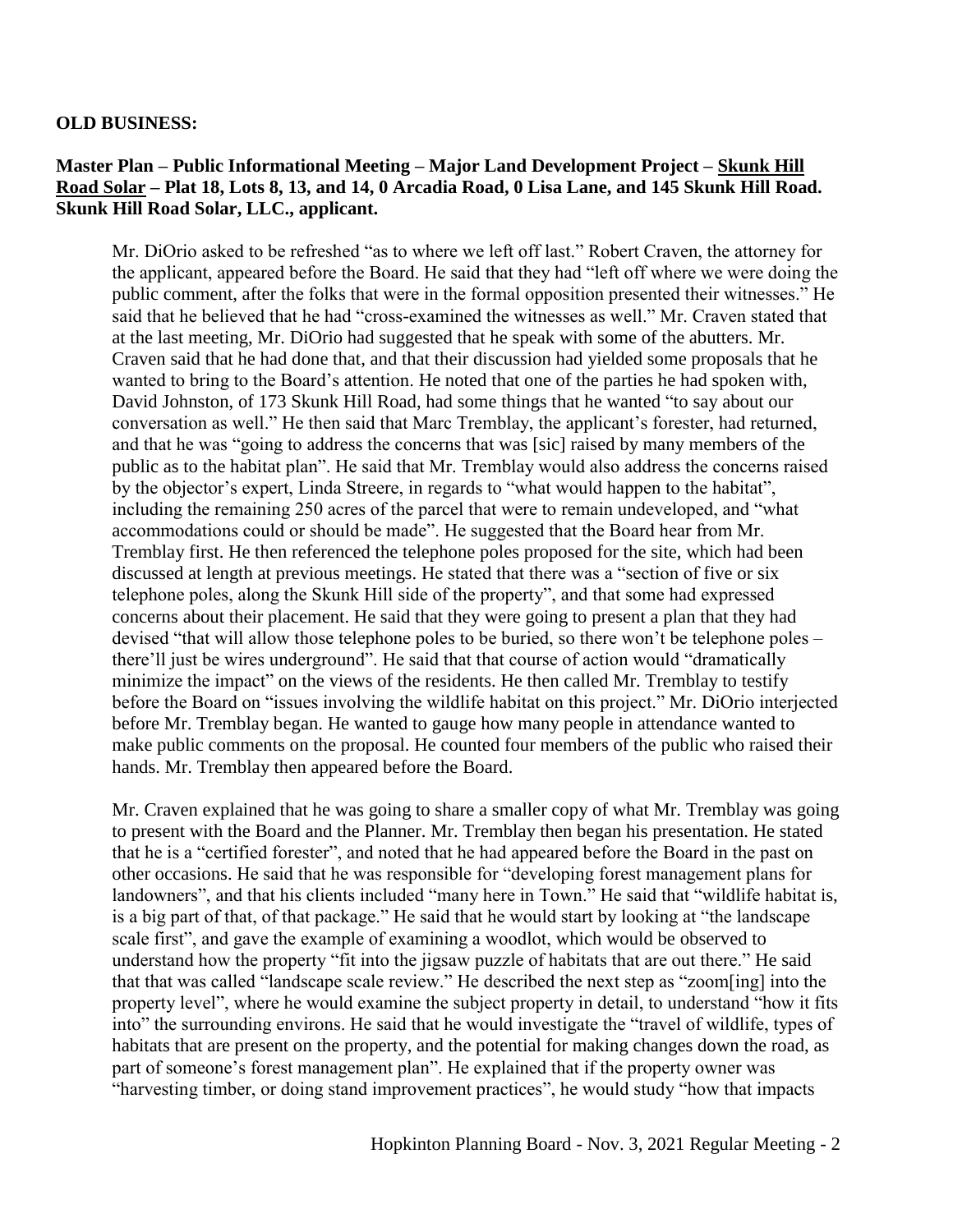the wildlife habitat – for better or for worse." He stated that, "in all cases, what we're talking about is a swap - of one type of habitat for another". Whether a property owner was interested in "forest stand improvement", "thinning, or something simple – little patch cuts", or a "timber harvest", they would be "creating different conditions for the types of wildlife that were there previous and will be there in the future." He said that he took "the same approach" with the property in question. He said that he used the "same database" that had been created by the Rhode Island Department of Environmental Management, and had been presented by Ms. Steere previously. He explained that there were layers of the map that could be switched on or off, like the "500+ acre, unfragmented forest blocks in the State." He said that another layer was used for the 250-acre unfragmented forest blocks. He gave the Board a "larger view" of that map, and that the "500+ acres, as you can well imagine" were in the Arcadia Management Area, or under the ownership of the State or other organizations. He stated that the project was proposed within a "250-acre plus part of a 250-acre plus zone", which could be seen on the map he had shared with the Board. He produced another map, which showed the "wildlife habitat practices" that the applicant hoped to implement, and reiterated that the project site was in "one of those 250-acre plus sites". He stated "all the surrounding land is quite fragmented – it's a subdivision, it's open fields, it's the lake down below it, with development along the roads surrounding it, I-95, Route 3 – it's kind of chopped up, surrounding this 250-acre block that we, we're talking about." He said that the applicant was "talking about clearing about 70 acres" of "mature forest habitat", but that what they were saving would be "more than that – uh, over a hundred acres of mature forest habitat". He said that they would be "creating, uh, vegetated buffers and riparian buffers, as required by DEM [Department of Environmental Management], of course". Mr. Tremblay then said that that remaining land would be preserved in the "spirit of protecting the habitat", and what "utilizes those corridors to travel." He said that there is an "old gravel bank that's north of the eastern portion of the subject, proposed development", which was "naturally seeding in with, uh, native vegetation" such as white pine. He stated that it was his understanding that the applicant was going to "offer to restore some of that gravel bank with grasses". To restore that area, they would need to "reshape the topography", "bring in some, some loam – scatter that around", "seed it down with grasses, and plant shrubs and trees that will provide some sort of an open shrub land kind of habitat condition." He said that that would "eventually occur with a gravel bank", but that it would take years. He continued.

Mr. Tremblay: "If you've ever walked into an abandoned gravel bank, you know that it's a long, slow process. But, with a little help, a little topsoil, planting certain species of warm season grasses, you can develop a, a rabbit habitat and, and you know, bird shrub land, bird habitat that, that, you know, would take nature quite a while to, to take place. And then, within those forested buffers, and the riparian buffers along the edges of the, the project, there would be all sorts of shrub planting for, for nesting sites and food sources – and that's what this, that we've got here, uh, represents."

Mr. Tremblay then stated that that was his summary. He asked the Board if they had any questions. Mr. DiOrio thanked him, and said that they were going to start with questions from the Planning Board. Mr. Prellwitz did not have any. Ms. Light asked for the area of the gravel bank. Mr. Tremblay replied that it was "several acres", and that it was "not a huge gravel bank". The Board did not have any other questions. Mr. DiOrio asked Mr. Lamphere if he had anything for Mr. Tremblay. He replied that he did not. He then asked Ms. Hogan if she had anything for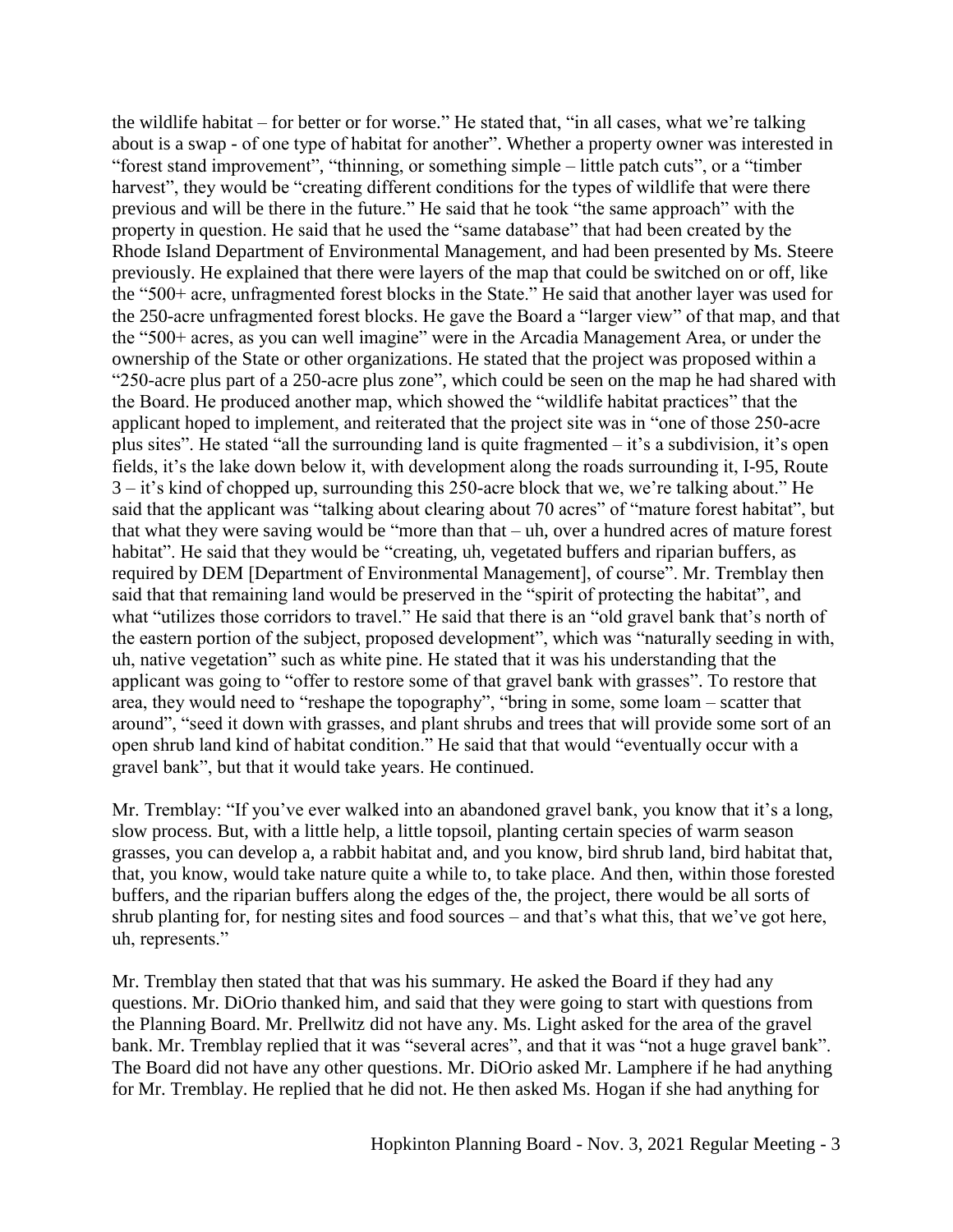Mr. Tremblay. She indicated that she did not. Mr. DiOrio then asked if there were any members of the public who had "questions of this particular expert." The first person to ask questions was Eric Bibler, of 119 Woodville Road. He stated that at the last meeting, Ed Avizinis, an environmental expert for the applicant "made quite a point of informing the Planning Board that there would be 39 acres of forest cleared, and he also said that that would include the existing fields". He then said that, at the meeting that was taking place, "no one on this side corrected that". Mr. Tremblay replied that "47 [acres], plus or minus, would be cleared". Ms. Light interjected, and told Mr. Bibler that he needed to ask questions "through the Chair". Mr. Bibler replied that he was asking a question of the expert. Mr. DiOrio suggested that they "get the procedural thing out of the way". Ms. Light said that the "procedural thing is it goes through the Chair, and not interrogation". She then said that another thing she wanted to bring to Mr. Bibler's attention was "simply Condition 15, that the Council approved and requires Plat 18, Lot 14 – 42.5-acres remains after the project – untouched, forested." For Plat 18, Lots 13 and 8, she read that "after completion of the clearing, 46.1 acres will remain". She said that she was "hopeful that that can be confirmed", as that "would answer the questions." Mr. Craven responded. He said that they should "just talk to our engineer, Sergio Cherenzia". He then stated that "there are a total of approximately 40 acres – that probably the 39 came from – of woods that will be cleared."

Mr. Craven: "The balance of the 70 acres comes from the field itself, that I think all you folks saw when you did your site walk. There's no trees to clear there because it's already just a field with no trees in it."

Mr. DiOrio said that they had that clear. Mr. Bibler thanked Ms. Light for the "information about the remaining forests, that was stipulated by the Town Council in the Ordinance", but that "had nothing to do" with the point he was making. He said that the point that he was making was that "the expert stood there and said that there would be 39 acres cleared, and that would include fields", which was why he "came up here to ask the question, because now it appears that the cleared area is 70 acres, which includes approximately 40 acres of woods that would be removed". He said that, "by deduction, approximately 30 acres" of that land would have to be in the fields. He said that that was "all [he] wanted to do" – to "reconcile" the different statements. Mr. DiOrio said that he "appreciate[d] that". Mr. DiOrio then asked if there were any other members of the public who had questions for Mr. Tremblay. The next person to appear before the Board was Janice Tapley, of 20 Lisa Lane. She said that she didn't know what a "riparian buffer" meant. Mr. Tremblay explained that a riparian area was a "narrow band associated with the steams, and any abutting wetlands that are along the stream", and it included the flood plain. Therefore, the riparian buffer "would be the riparian stream zone, plus the buffer that's associated with it on each side of the stream." Mr. DiOrio then asked if there were any other members of the public who had questions for Mr. Tremblay. When he did not hear from the audience, he thanked Mr. Tremblay. Mr. Craven said that the next topic that he wanted to address was related to concerns that had been raised about the proposed telephone poles. He asked Denise Cameron, an engineer with Woodard and Curran, to appear before the Board.

Ms. Cameron said that, after hearing the comments from the Rhode Island Department of Environmental Management, they had come up with a "proposed change" that she thought would, amongst other things, create a "better situation from a wetland protection perspective".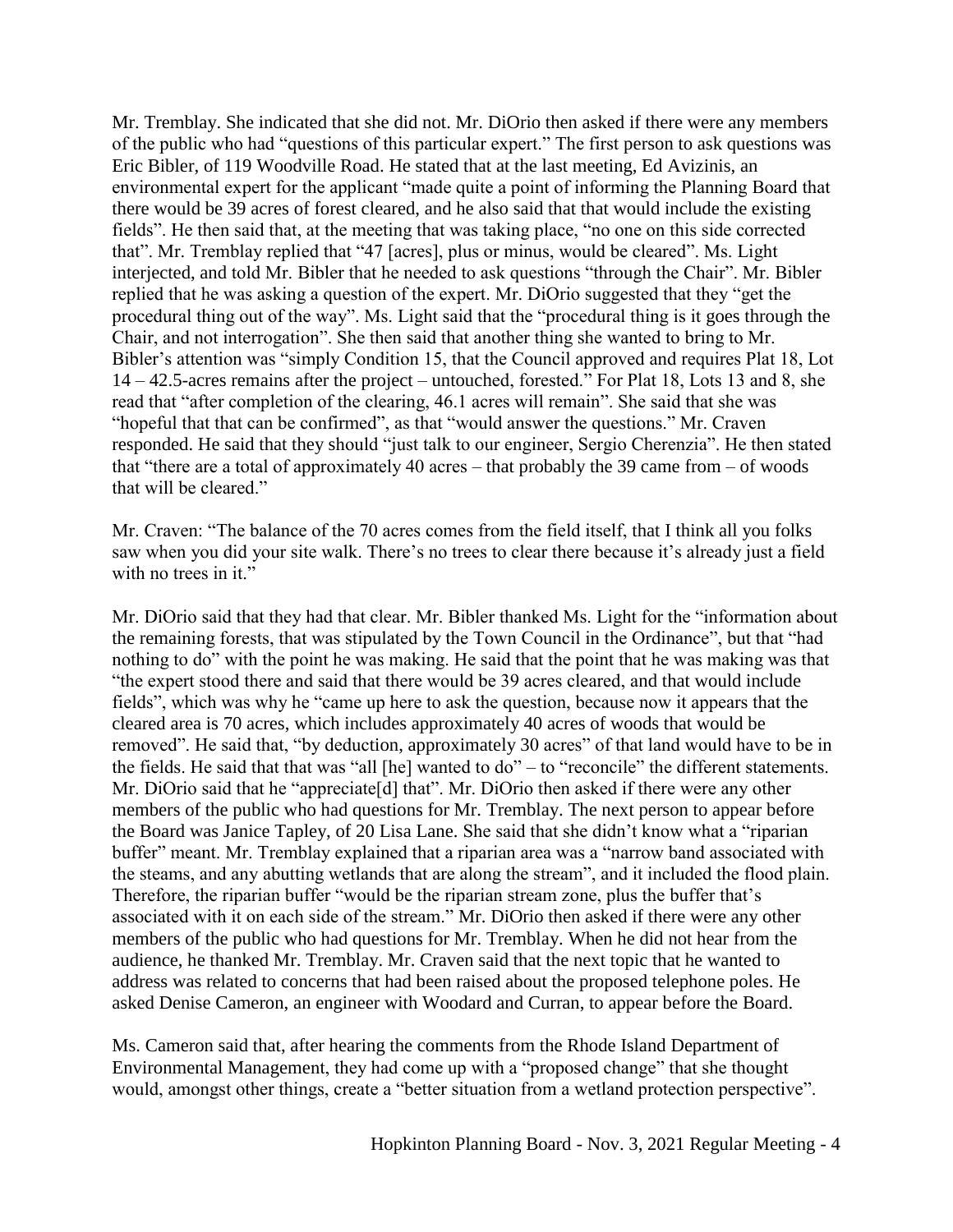She had Mr. Cherenzia share a map with the Planning Board. She then explained that the "red, clouded area" showed the "new, proposed route". She stated that they were moved from the previous route, where it "would cross the wetlands". She stated that "by using this, this new route", the applicant would be able to "go underground", instead of aboveground. Mr. DiOrio asked the Board if they had any questions for Ms. Cameron. He said that he "didn't get the benefit of the previous, proposed route", and that he was "looking at this for the first time". Mr. Craven stood up and pointed out the previous and proposed routes to Mr. DiOrio. When the Board did not have any questions for Ms. Cameron, he asked Mr. Lamphere and Ms. Hogan if they had any questions for her. He then asked if anyone in the audience had any questions for Ms. Cameron. When he did not hear from the public, he thanked Ms. Cameron. Mr. Craven then invited David Johnson, of 173 Skunk Hill Road, to appear before the Board. Mr. Johnson's wife and mother-in-law, Johnna and Joanne Serydynski, respectively, had appeared before the Board at the last meeting where the project was discussed. Mr. Craven stated that Mr. Johnson's "mother-in-law and wife raised a number of concerns". He reiterated what the Serydynskis had stated at the last meeting, which was that they had not been informed of the proposal prior to their purchase of the property. Mr. Craven then stated that they had some concerns about the height of their property "in reference to the height of this project", as Mr. Johnson and Ms. Serydynski's property was higher by – per Mr. Johnson's estimation – 20 feet. Mr. Craven explained that Mr. DiOrio had asked him to "reach out" to Mr. Johnson and Ms. Serydynski, and, "lo and behold", Mr. Johnson called him. Mr. Johnson confirmed that. Mr. Craven stated that they had spoken on the phone, and Mr. Johnson had told him of his concerns. He asked Mr. Johnson to "simply speak to the Board members as to what [his] concerns were", and said that they – Mr. Craven and Mr. Johnson - would "collectively" address "what possible solutions there are" for Mr. Johnson and Ms. Serydynski. Mr. Craven explained that when they had talked on the phone, he had encouraged Mr. Johnson to "do the smart thing" by consulting his wife and mother-in-law. Those assembled laughed. Mr. Johnson explained that they did not "want to look at it", or "see it", and that they didn't "really like the look of it." He stated that they were "not opposed to it, obviously", but that they did not "want a berm on [their] side either." He said that they were "concerned" that the berm would "trap water" on their property, and "act as a dam." He said that they were interested in "some sort of tree covering on that side", as it would "grow in" and obscure the view. Mr. DiOrio replied that he understood, and asked if "visibility" of the array was their "primary concern." Mr. Johnson replied that it was. Mr. DiOrio said that at the last meeting, they had shown where the property was in relation to the proposed array on the map, but he wanted to confirm that there was a house on the property. He asked Mr. Johnson if that dwelling was "approximately 20 feet higher than the subject site." He replied that he would say so, though it was "possibly more". He said that from their first floor window, they were looking out onto the field. Mr. DiOrio replied that what he was "trying to get to" was that when they started "talking about a solution that you folks may have talked about, uh, if, in fact, it's 20 feet", he didn't "want to hear about putting in a three-foot juniper, because that's obviously not gonna do the job". Mr. Johnson concurred. Mr. DiOrio said that "difference in elevation is probably important, and it's great to do an estimate", but that he was "hoping that we have a more definitive value as we move on." He continued.

Mr. DiOrio: "So, understanding that, if you folks have come to some resolution, let's hear it."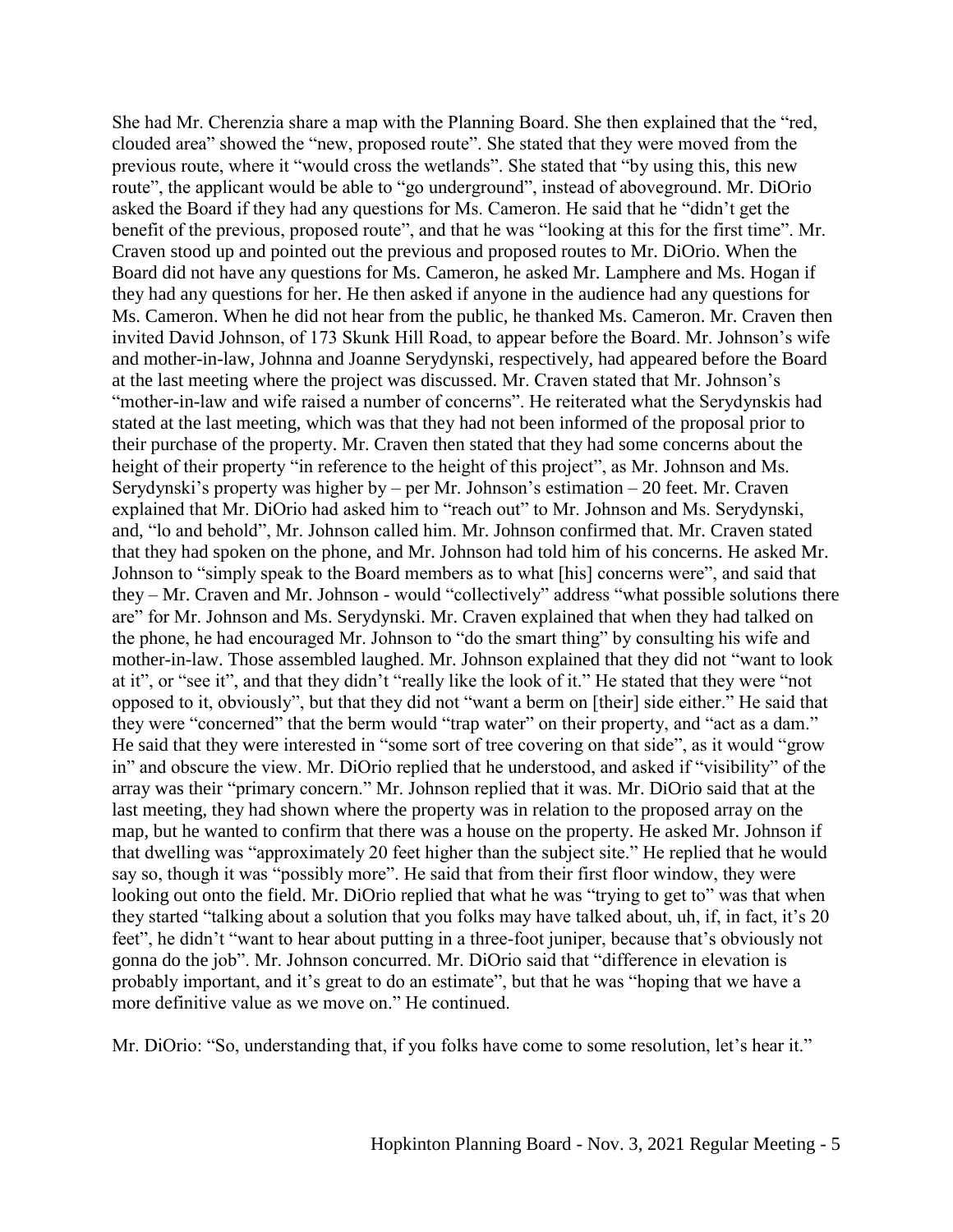Mr. Craven replied that Mr. Johnson "wants trees", not a berm, like the 12-foot one that the Council "called for" in their decision, as he thought that it would cause water to flow "in some direction that could impact his property." He then stated that the applicant would "need to take a look at that", and that they were going to do so. He said that they were going to "see where the water flow comes from", but that he had "not informed the engineers". He said that the Department of Environmental Management would "certainly have to be involved" if they were "going to alter any, uh, natural water, uh, that flows off his property onto ours, or it - whatever direction." Mr. Craven said that it "might be a combination of some type of a berm that can act as the deterrence to water flowing off of his property." He said it would be part of the "water runoff RIPDES [Rhode Island Pollutant Discharge Elimination System] issues". Mr. Craven then said that he had suggested "a more – a dense type of tree, like an arborvitaes" to Mr. Johnston. He then noted that, as most of the "trees there are pines", they could plant a tree "of a height that was sufficient", which would provide Mr. Johnson and Ms. Serydynski with "immediate relief". He said that it would be part of a "block, as a group" that would keep them from "being able to see the solar field." Mr. DiOrio asked Mr. Craven if he could "talk at all to what the existing vegetation might be – specifically in the area of concern." He wanted to know if there was "anything there now", and if the applicant was "proposing to clear in that area." Mr. Craven replied that they were not, "but that's part of the field". He asked Jason Tefft, a member of the applicant's team, if they Board had been directed to view the area on their site walks. Mr. Tefft said that they had not. Mr. DiOrio said that he was not asking them "to solve the issue right now", and that it sounded like the applicant was "going to examine this in greater detail." Mr. Craven replied in the affirmative. Mr. DiOrio asked if the applicant was "planning on being on touch about [their] findings" and what they were "going to propose", and if they were "going to come back and talk to" the Board about it. Mr. Craven said that they would. Mr. DiOrio asked Mr. Johnson if he was "comfortable with this idea." Mr. Johnson said that he was. Mr. DiOrio said that was "very good", and noted that he appreciated the discussion. Mr. Craven said that that concluded his "presentation of - reacting to the concerns the neighbors have", and that he was not certain that they had "finished with the public's input." Mr. DiOrio concurred. Mr. DiOrio thanked Mr. Craven for "that, uh, reaching out" to Mr. Johnson. Ms. Light said that she had a "couple questions."

Ms. Light said that she had "scrolled through the conditions", and brought up Condition 14. She said that it says that "'the applicants will protect the view scape so that no installed solar panel is visible from the first floor of any abutting neighbors' homes following construction of the arrays.'" Mr. Craven confirmed that. She said that she recalled hearing "some members of the, uh, abutter crew come forward and talk about, uh, how they still have, uh, viewing concerns." She continued.

Ms. Light: "One, one home in particular, uh – I've got the name written down here, and, and the other concern that this raised in my mind was the Frances Barber area. Um, it, it bleeds right into Condition 19, uh, for the setbacks of 'the solar panels to abutter property lines near Lisa Lane, Frances Barber [Drive], Beverly Ann [Drive], Grancera Drive shall not be less than 300 feet' -" Mr. Craven: "Sure."

Ms. Light: "Um, so I know, um, the Frances Barber people, uh, will, will have full exposure to, uh, whatever vehicles are accessing the development. Uh, I, I want to make sure that we're still, uh, meeting that 300-foot setback requirement for all the abutters."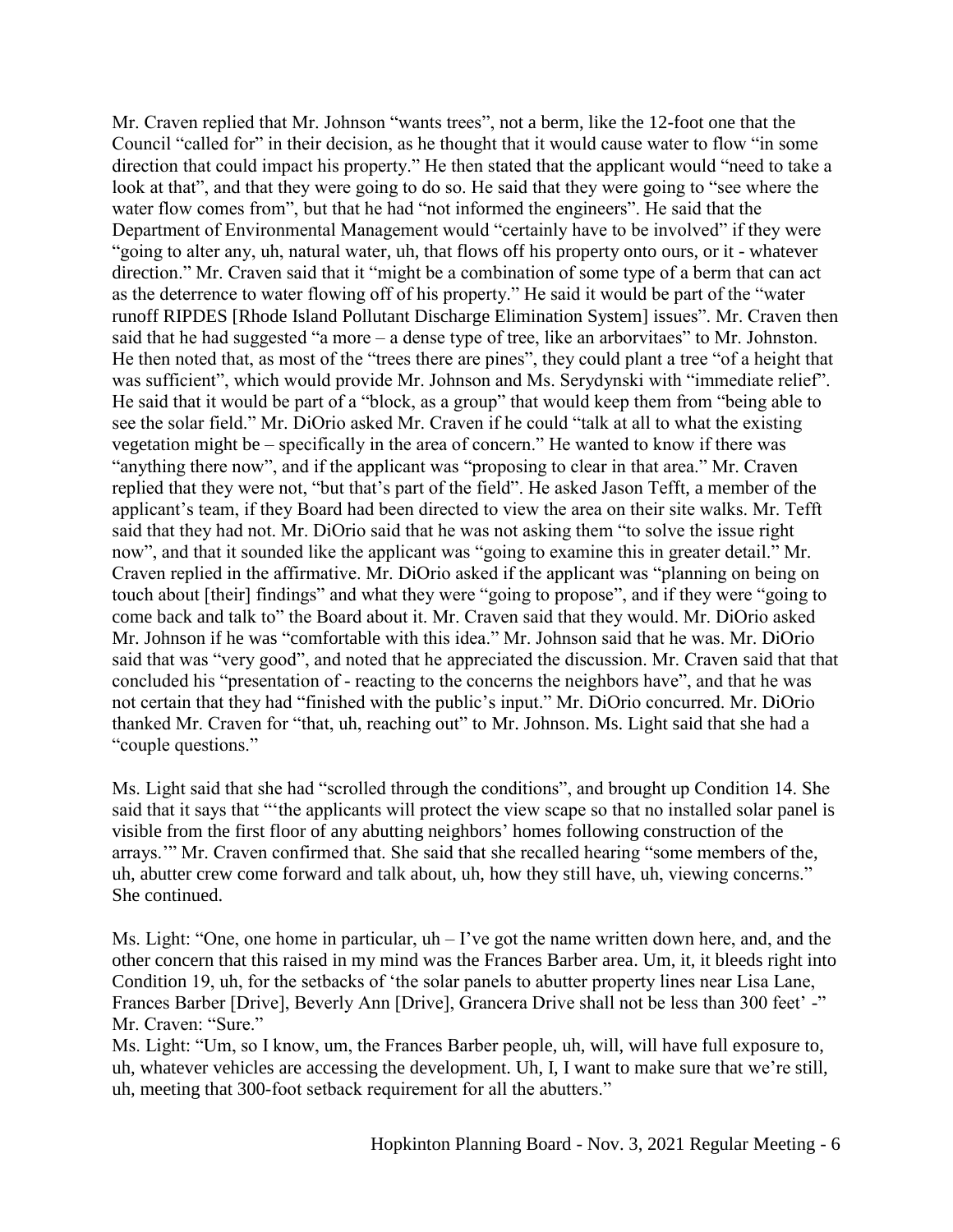Mr. Craven: "We will." Ms. Light: "Yeah." Mr. Craven: "And, uh, other than – and I'm not minimizing construction – other than construction, maybe once every two, three months, a truck will go down." Ms. Light: "Okay."

Ms. Light then said that "vehicle access was a concern of probably half a dozen neighbors that wrote letters in, to the Board", which she said "kind of points to Condition 16, a little bit – 'logging and debris removal will be done primarily onto Skunk Hill Road. No offloading of machinery is allowed on public roadways". She said that the applicant would "need to do that", and reiterated that the concerns of the abutters, when "consolidated", were related to the entrance off of Arcadia Road. She said that that entrance "shouldn't be used for heavy equipment". She then said that they were also "concerned about a 300-foot buffer on each side of that part of the project". She said that they hoped that "the big equipment would be going in and out through Skunk Hill Road." Mr. Craven replied that it would be. Ms. Light said that those were "the only points in the conditions" that she had "wanted to make sure" were still in force. Mr. Craven replied that those conditions were "the rules of the road", and that there was an "obligation in these conditions that were set forth, in granting a zone change, conditionally, for its use, for the length of its use, and then it reverts back to residential farmland." He said that "during that period of time – construction through conclusion", the applicant was "obligated to abide by all of those rules" that had been "set forth by the Town Council." Ms. Light said that she was "hopeful that that additional confirmation would satisfy some of the concerns" that were expressed by some of the abutters. She said that this was "limited to the abutters who did write in, and abutters that came to speak to" the Board. She said that she "just wanted to make sure that we could reconfirm that those responsibilities are gonna be adhered to." Mr. Craven said that he appreciated that, and that he had "had a few opportunities, like the Johnsons, to talk with" abutters. He explained that when he had met with Mr. Johnson, he had said, "quite candidly", that he understood that Mr. Johnson was concerned, as it was his property. He said that he asked Mr. Johnson, "'How can I help you?'", and said that they would "adapt this project in any way, shape or form", while, obviously, conforming with the rules prescribed by the Town Council. He reiterated that the applicant would "do it in any way that will give them an opportunity" to shape the project. He said that they had "never really gave as much concern or doubts" that there would "be a downside to berms", but they had "heard some people say berms might not be what they want". He said that "whether it is a legal issue" that would be worked out between the applicant and the Planning Board Solicitor, as it was "a condition set forth by the Town Council", or not, the applicant would do "whatever we need to do or have to do" to do their best "to satisfy the concerns of the surrounding neighbors." Ms. Light responded that they had "only had one abutter say that he would prefer there be no berm, um, but with the berms that are proposed, [the Board] did have another abutter ask to have the berm continue through her line of sight". She said she didn't know "if that had been highlighted anywhere". Mr. Craven said that he did "take that into account", and that Ms. Light's comments reminded him that someone had sent him a letter on the topic. It was from Joseph Machado, of 6 Michael Lane. Mr. Craven said that Mr. Machado had asked him to share copies of the letter with the Board. Mr. Craven said that Mr. Machado had communicated to him that he did not want a berm, as he thought that it would "prevent animals from roaming in the area". He submitted the letter to the Board. Mr. DiOrio asked Ms. Light if she was all squared away. Ms. Light replied that she was. Mr. DiOrio spoke.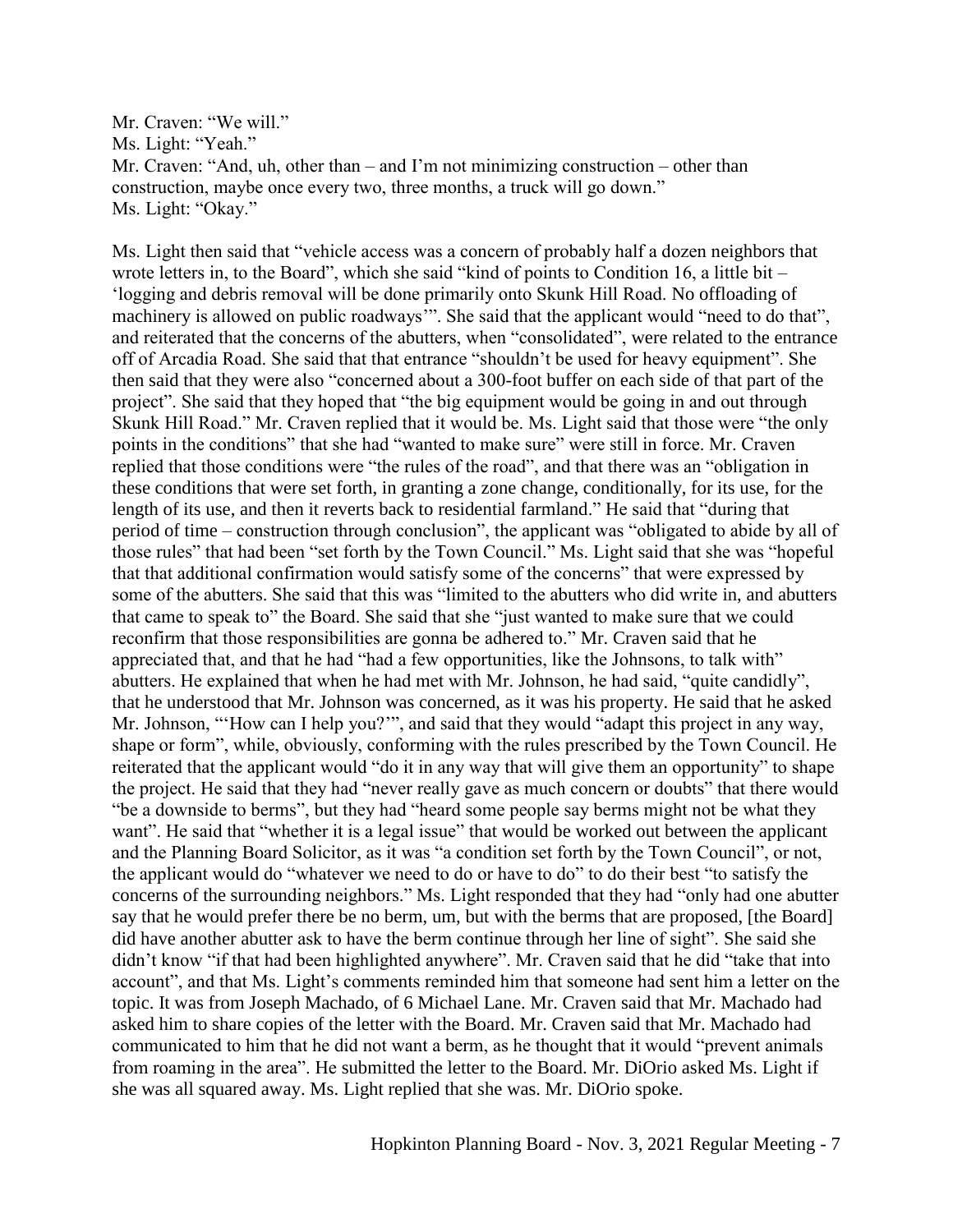Mr. DiOrio said that while they were "on the topic of conditions", he wanted to bring up "Condition 5". He read Condition 5, which states that the applicant would submit a "reasonable plan" that would be "'designed to sustain the native animal species in and around the solar array facility during [its] construction and its operation until the facility's closure'". He said that he did not think that the Board had "seen that yet", and that he wanted to "be sure that there's no misconstruing" that the "little map" provided by Mr. Tremblay earlier in the evening "somehow constitutes that plan." Mr. Craven replied that it did not, and that it was "more of a mechanical question". He stated that what Mr. Tremblay had shared with the Board was "a concept of what we would do to encourage, um, to be an attractive place for the animals to go." He said that how the applicant would "let them through" the site, either through fences or other provisions, during construction, would be determined later, and that they would "come back" with "the specifics of that". He estimated that construction would take "three or four months, probably maximum" to construct the array. Mr. DiOrio said that he was "getting to the issue of when that's going to be presented". He said that "it would seem that, you know, in this period, where we're waiting for a few things, that this would be an opportunity for that to come forward." Mr. Craven said that he agreed. Mr. Prellwitz said that he had the original document, and asked Mr. Craven if he wanted to have the original back. Mr. Craven thanked him. Mr. DiOrio then said that he supposed that he should draw the applicant's attention to "Condition 18 as well", and apologized "for hunting and pecking through this". He said that he was "trying to get as much information up front, so that we're not assessing this, you know, at the Preliminary and Final stage." He continued.

Mr. DiOrio: "[Condition] 18 is all about creating a pollinator habitat plan, so that sounds very similar to what we just talked about. Perhaps those things can be linked for your -" Mr. Craven: "I will address -" Mr. DiOrio: "In, in your thoughts."

Mr. Craven said that, "in addition" to what they had presented that night "with Marc Tremblay, the conditions set forth specifically, in Condition 5 and 18" would be addressed at the "next meeting." Mr. DiOrio replied that that was "outstanding", and thanked Mr. Craven. A member of the public had a question. Mr. DiOrio invited them to appear before the Board. It was Joanne Serydynski, of 19 Malo Drive. She said that Mr. Craven had mentioned a "100-foot setback line" earlier, and she wanted to know if there was a "100-foot or 300-foot setback line" between 173 Skunk Hill Road and the project. Mr. Craven replied that there were "varying sizes, depending on where, what part of the project" they were discussing. He said that it was his "recollection" that the setback in that area was "a hundred feet". He said that "in the area of Lisa Lane, it was requested" that a greater setback be provided. Ms. Serydynski said "that condition sounded like all of [the] abutters", and she "certainly" thought that the 300-foot buffer should be "considered for 173 Skunk Hill Road as well." Mr. Craven replied that he would "assure" Ms. Serydynski that "every condition" that they had "agreed to" before the Town Council would be adhered to, but that it was his recollection that there was a hundred-foot setback against 173 Skunk Hill Road. She replied that she thought that she thought that the setbacks should be the same for all abutters. Mr. DiOrio thanked Ms. Serydynski. Ms. Light said that the abutters "were very specific" when they requested the 300-foot buffer. Ms. Serydynski replied that at that time, the present owners of 173 Skunk Hill Road were not involved. Mr. DiOrio then said that they would "take, uh, comments from the audience". It was Joe Moreau, of 32 Old Depot Road.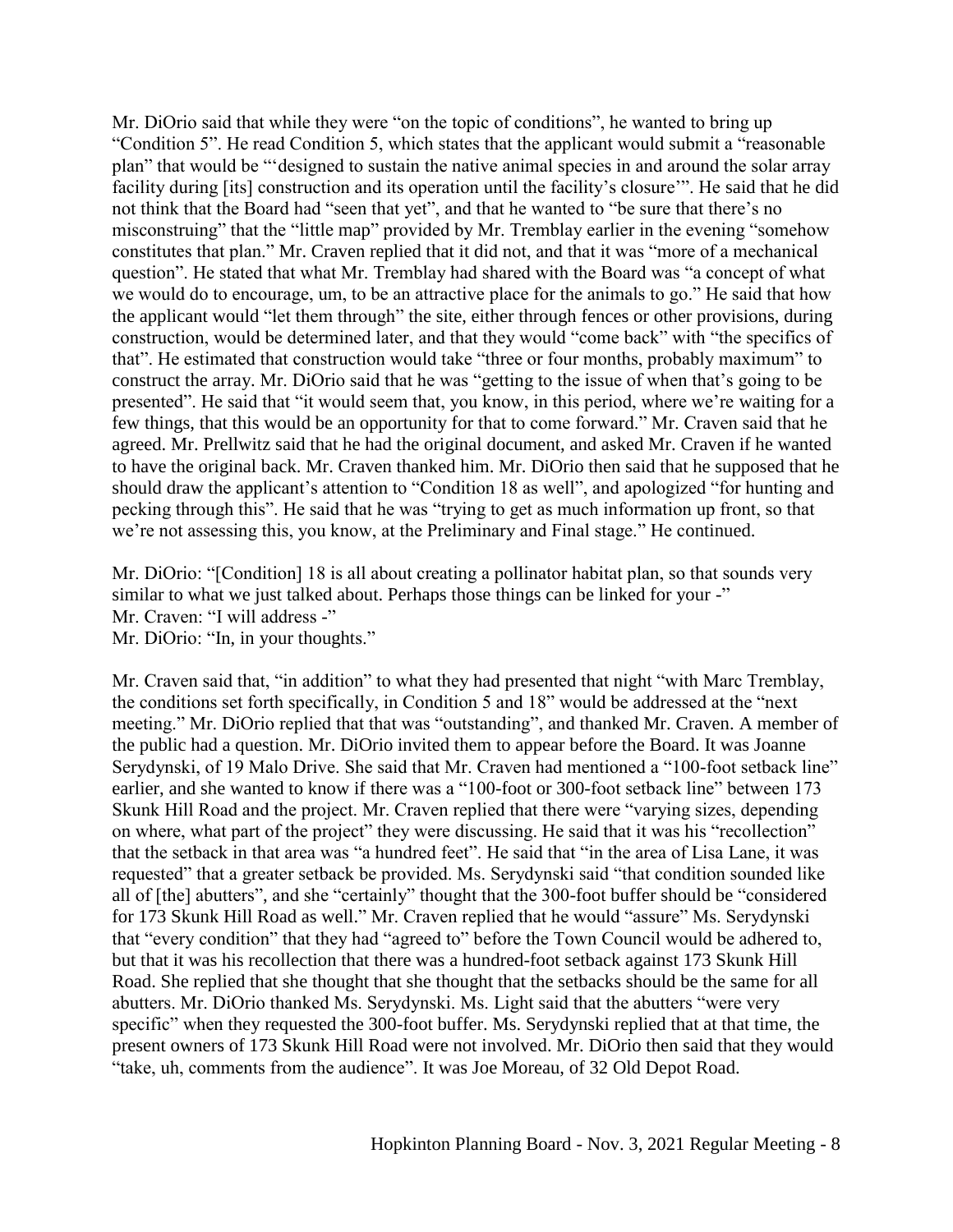Mr. Moreau: "One of the things I wanted to say is: typically, when I've looked at these solar projects, one of the first things you see – and 216 is a prime example – you see the telephone poles goin' into these projects, and I wanna compliment the developer and the attorney and the people responsible for taking the added expense of burying these, these lines so that you don't see these telephone poles."

He then said that he wanted to "compliment Mr. Craven for reachin' out and speaking to abutters and residents on this project." He said it was "very seldom" that one would see an attorney "making adjustments and reaching out" in the ways that Mr. Craven had. He said that he appreciated their efforts, "especially with eliminating these telephone poles." Mr. DiOrio thanked Mr. Moreau.

The next speaker to appear before the Board was LouAnne McCormick, of 9 Lisa Lane. She said that she was "a little confused about, um, what's available to the abutters at this point." She said that the situation seemed to have "morphed into, um, people being able to contact the attorney directly to negotiate conditions", and that she did not think "that all the abutters know that" that was "available to them", which concerned her. She said that if that was "something that, all of a sudden, has become available, then it feels like all abutters should be made aware – that direct contact with the attorney, to work out conditions, is, is, is available for them, too." She said that her next question, which was "obviously much less important" than the one she had just asked, also related to abutters. She stated that, "based on the fact that there's so many meetings, and there's so much going on, there's been so much in the past where they haven't been able to talk, and, and then they show up and, and it gets continued – we've already been through all that – they don't know when they should be sending e-mails in to your attention necessarily, because we don't know whether or not" it was going to be heard. She asked if it was "something where they – no matter when they send it in, even if you're not hearing the, the, this plan at that time, that that information is still viable and being considered, or is it like, if they put it in, and then it doesn't get heard, those kind of get put by the wayside, and then we have no way of explaining to them, or, or they have no of knowing when that information has the most – packs the most punch, to actually be considered". Mr. DiOrio replied that he would see what he could do, "unless there was something else" Ms. McCormick had to ask. She said that she did not. Mr. DiOrio then replied.

Mr. DiOrio: "So, let me handle the second one first – sounds a little bit easier." Ms. McCormick: "Okay."

Mr. DiOrio: "So, e-mails from the public, regarding an application – I would maintain - I'm pretty sure that my colleagues would agree – the door is always open. If an application is before us, no matter what stage it's in, if someone sends an e-mail, they're not going to get a response necessarily, right, because that's like, taboo, but that e-mail is immediately forwarded to the Planning Department, and will be in some Planning Board package. Depending on when we receive it, it's in the next Planning Board package, or it may end up being in the following – but it always ends up in a Planning Board package. I have a whole series of e-mailed, copies of emails from the public in my package this evening. So, for those in the audience, I encourage you to send e-mails anytime you want, if any application is before us. Obviously, we don't want you sending e-mails about projects that have gone by the Boards or projects that are not before us. That just doesn't make sense."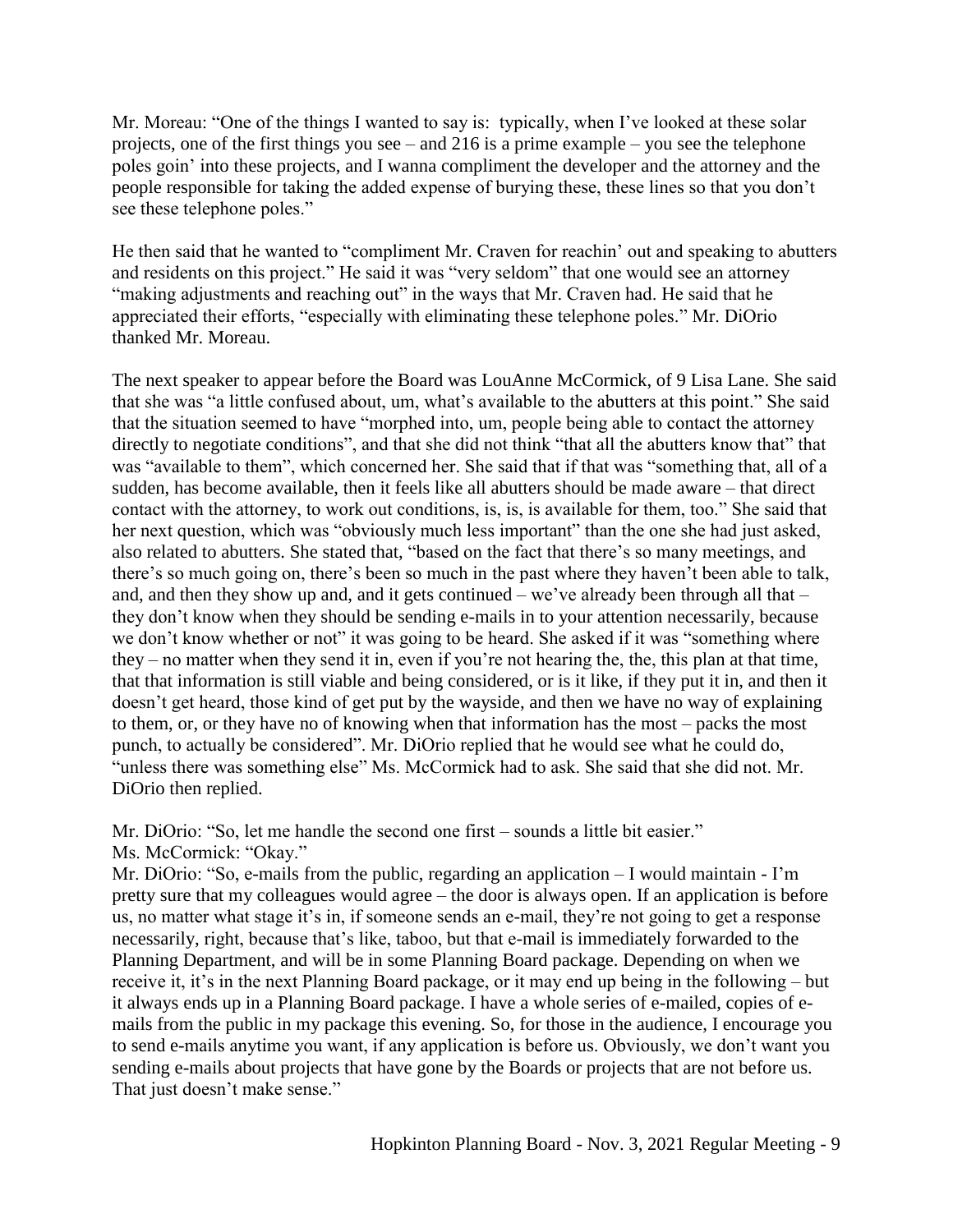He asked Ms. McCormick if that answered the second part of her question. She asked for "one clarification."

Ms. McCormick: "So, so, in, in your opinions, in general, there isn't a specific time where an email is gonna be – get more attention than another, based on what part of the process you're in? Okay."

Mr. DiOrio: "I would say no."

Ms. McCormick: "Okay."

Mr. DiOrio: "Right? Alright, so, the second part – listen, the issue of an, an applicant – an abutting property owner, opening dialogue with an applicant and/or his or her counsel – ah, that's not like a foreign topic. It happened to come up the other evening, because we have folks who I sense are newcomers to the equation, but I don't think it's unreasonable for any abutter to reach out to an applicant directly. Listen, if there's a concern, and someone had an idea of the most direct route to a resolution, I don't think you're gonna have anybody up here objecting."

Ms. McCormick then asked if she could ask Mr. Craven a question, through the Chair. Mr. DiOrio replied that he didn't see why not. She asked Mr. Craven if he would "have any issues" if she took a picture of his business card so she could "e-mail blast it out" so abutters could "contact [him] directly." Mr. Craven replied in the affirmative. Ms. Light asked Ms. McCormick if what she was saying was that she had "a list of about 700 people, because he doesn't know what he's answering right now." Ms. McCormick replied that that was "not at all" what she had said. Ms. Light replied that Ms. McCormick had said "e-mail blast it to everybody". Ms. McCormick replied that it was to those who were "on the list for Skunk Hill". What Ms. McCormick said next was unintelligible, as she was standing too far away from the microphone. Ms. Light reiterated that she wanted to "make sure" that Mr. Craven understood what he was agreeing to. Ms. McCormick replied that she was "talking about people who have skin in the game – people who are going to be affected by this – not every Tom, Dick, and Harry". said that she understood that that would be a "problem", and said that that was not what the list was. She then said that she thought that "all abutters should have the opportunity that these nice people [the Johnsons]" had had to discuss their concerns with the applicant. She said that, "as the property value situation was discussed by Mr. Craven", she knew "of multiple people who bought their houses and had no idea this was going on – and one of them was sold by an ex-Planning Board member – and the person wasn't told." She said that they had "people out there that came into this blind, and we have other people that have major concerns about the berms, they've got major concerns about the flooding – we've got major concerns about line of sight." She continued.

Ms. McCormick: "They have major concerns about a lot of things, that, if they have – if, all of a sudden, there is an open conduit to be able to discuss issues directly with the attorney, I, I think that they should be given that opportunity."

Mr. DiOrio: "Yes. I concur – and as long as Counsel is agreeable to that, I think I've stated it publicly – I know that that this project is controversial. I also know that this applicant has, at least in my experience, has been very receptive to listening to folks, and to the extent possible, addressing their concerns. It's unusual, right? We, we're blessed that we have a number of applicants in that category, but this is over and above, in my opinion."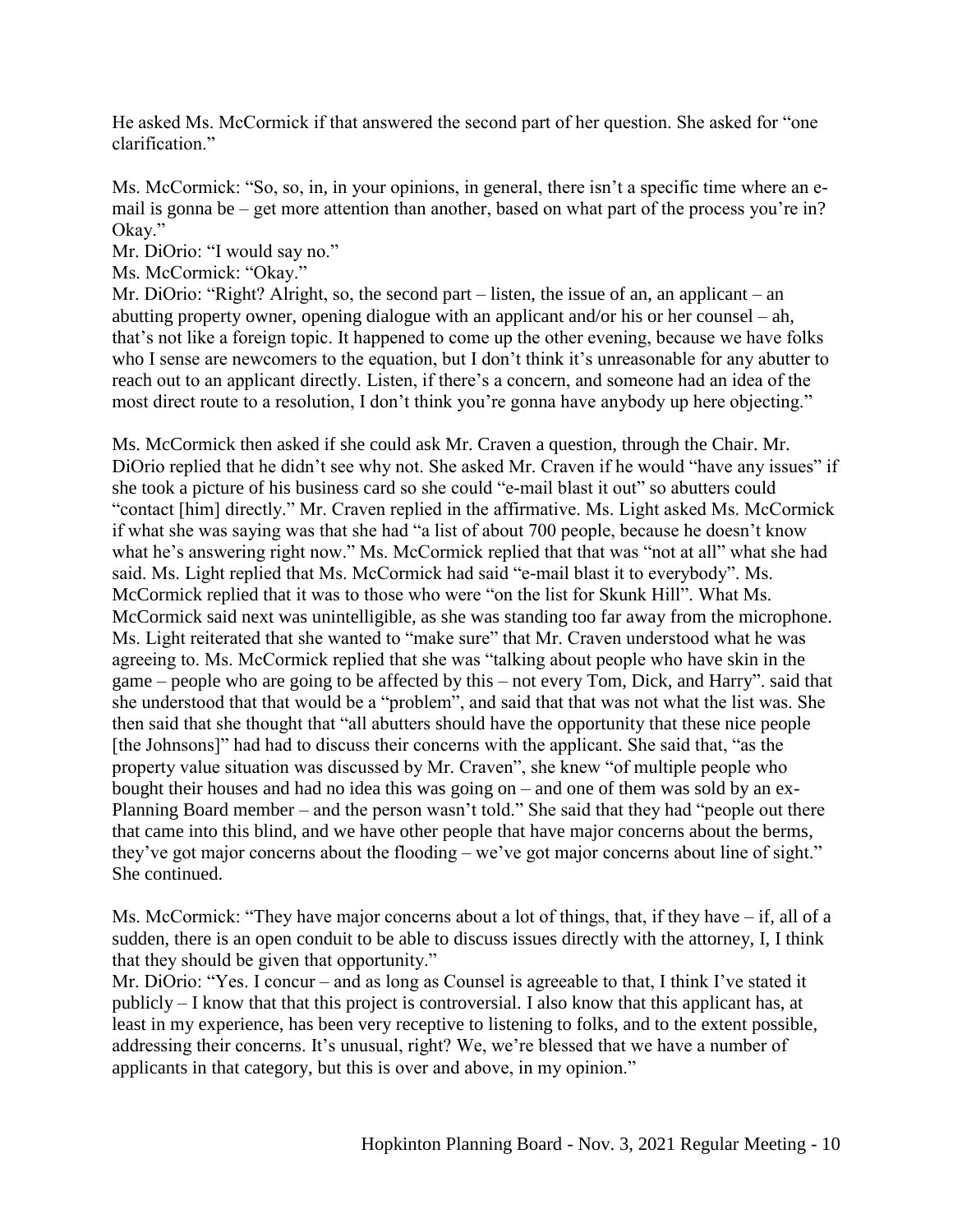Ms. McCormick asked if she could ask one more question.

Ms. McCormick: "You talked about the fact that the large, um, that, uh, the 'big boy toys', um, are gonna be on Skunk Hill – where are they accessing Skunk Hill? Where – are they going past Arcadia, in order to go up there?"

Mr. Tefft began to speak from his seat in the audience, but Mr. DiOrio asked him to approach the podium. He said that it would be accessed from Route 3, down Skunk Hill Road, using the "preexisting driveway". Ms. McCormick asked why they weren't using Arcadia Road. Mr. Tefft replied that the "Town Council said that we couldn't use Arcadia Road – we have to use Skunk Hill for, for all the big equipment." Ms. McCormick asked if there was a "time limit on that". Ms. Light interjected that "these projects do have timelines." Ms. McCormick asked if that included delivery of equipment and traffic. Ms. Light replied.

Ms. Light: "Uh, if, if it takes them, uh, a year, they have the year to, to travel those routes -" Ms. McCormick: "Right."

- Ms. Light: "With the equipment and supplies."
- Ms. McCormick: "I'm talking about 8 to 5."

Ms. Light replied that that was "another condition that the Town Council put into the Ordinance." Ms. McCormick asked about the traffic. Ms. Light replied that "all construction activity is limited to that 8 to 5 window". Ms. McCormick thanked Ms. Light, but, again, the rest of her comments were not captured by the audio as she was standing too far away from the microphone. Mr. DiOrio replied that their discussion was "outstanding", and thanked those involved. He then asked if there were any other members of the public who had questions. Mr. Bibler raised his hand, but Mr. DiOrio asked him if he would defer, as someone else who had not spoken previously had a question. Mr. Bibler deferred. The next person to appear before the Board was Nancy Clarke, of 46 Arcadia Road.

Ms. Clarke explained that she was an abutter to the project, and that her son, Daniel, lived at 48 Arcadia Road. She said that she had a few questions "about where the electrical's gonna connect on Arcadia", as "Pole 57 is right at the corner of our properties". She said that when she "looked at the map, it looks like it's underground, and then there's one pole that will come and connect to Pole 57." She said that, at the Planning Board meeting in September, "there were some questions about that", and that the testimony that she recalled was that "it could be up to seven – that's a concern, for me, because there is no berm, there's no tree, there's nothing that you can put up that's gonna block that from the front of our homes". She said that she was "asking for clarification", if the applicant was "able to give it to" her. She asked if that was "in fact, correct", or if the wires were "going to be underground, one pole, and then connect". Mr. DiOrio said that they would get her "an answer to that right now." Mr. Cherenzia replied that he wanted to be sure on the question. Mr. DiOrio asked him to state his name for the record. Mr. Cherenzia asked if the question was "how many poles will be located on Arcadia Road", so Mr. DiOrio asked Ms. Clarke if that was her question. She said that it was. She then said she wanted to know "how many poles will be above ground as it connects". Mr. Cherenzia said that his "previous testimony was seven poles – up to seven poles", and that he thought that that was still correct. Ms. Clarke said that she and her son would "have an issue with that, because that's - it's going to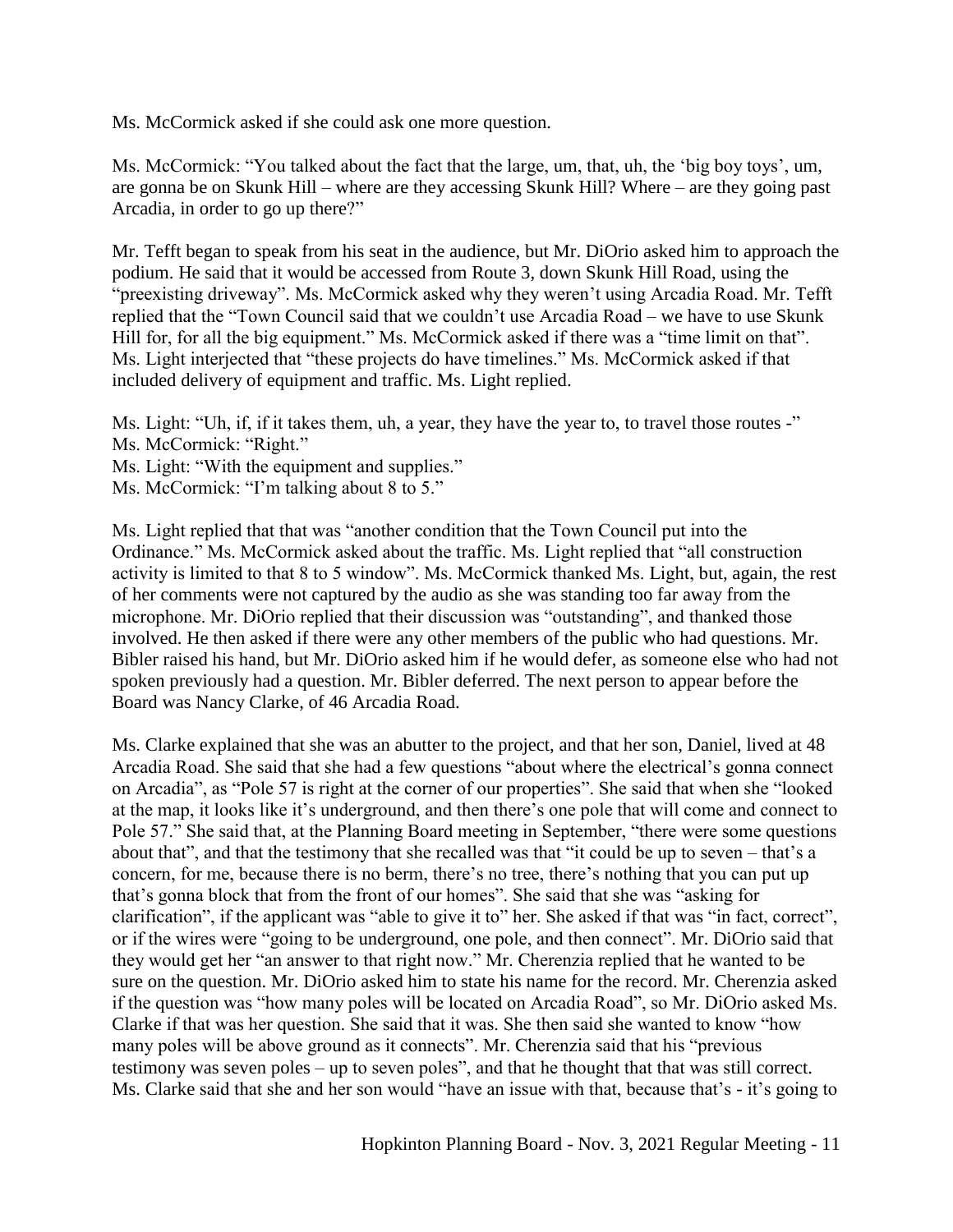connect right on our property, and it's directly across the street". She reiterated that "there's no way to hide" the poles from their view. Mr. DiOrio wanted to be clear on what Mr. Cherenzia had stated, so he asked if there was "still going to be seven utility poles" at the interface on Arcadia Road. Mr. Cherenzia replied that there would "potentially" be seven poles, but that the applicant did "not know yet, until the interconnection." Mr. DiOrio asked if there would be a "cluster of poles". Mr. Cherenzia replied that there "could be", and that there already were "overhead utility lines" that ran "along the driveway there." He said that right now, there's "one at the end, but one crosses the street", and that there would be others "further in the property." He said that it "could be as many as seven poles" in that area. Ms. Clarke responded, but her statement was not clear, as she was standing too far away from the microphone. Mr. DiOrio then spoke on the topic. He said that the topic had "come up before", and that, to the best of his understanding, "this is not something that the applicant can change." He continued

Mr. DiOrio: "This is a National Grid call. As much as we rail against it, uh, I do not know of another solution. I remember when Jason [Tefft] and I were in the field – I explicitly asked this question: 'Is there any way to make that go away?' This is not a call that either the Town or the applicant can make. Just so we're clear."

Ms. Clarke replied that she understood, and Mr. DiOrio said that it was "not as if we're not sensitive to the concern". She replied that it was her property and her value, and Mr. DiOrio said that he understood. She reiterated that "it can't be hidden", and that the fact that the poles could not be moved or hidden did not make her happy. She said that she had another question, as she wanted more information about the access road off of Arcadia Road. She said that "there is one there", and that it was "not directly in front of anybody's homes – like, looking out your front door, you can't see it". She asked if that was "going to continue to be the access road." She said that she knew that "there was some discussion a while back about the access being moved to another location on the lot". She said that she didn't know if "anybody can clarify that." Mr. DiOrio replied that they would get her an answer. Mr. Cherenzia responded. He said that the path "will remain, generally speaking, the path that we will take into the site to access the solar facility off of Arcadia Road." Mr. DiOrio thanked him. Ms. Clarke thanked the Board, and Mr. DiOrio thanked Ms. Clarke. Mr. DiOrio then asked Mr. Tefft if he had "something to add to this". Mr. Tefft began to speak from the audience, but Mr. DiOrio instructed him to appear before the podium. Mr. Tefft said that, on the site walk, he had shown the Board the "five preexisting poles". He explained that "you can't see the poles if you look across the street – there's trees there now – there's a pole behind the tree, and whoever went to the site walk's seen it was five preexisting poles along that road now." Mr. DiOrio thanked him. Mr. Bibler then appeared before the Board.

Mr. Bibler said that one of the previous speakers had "complimented the applicant on, uh, being willing to spend extra money to make sure that the poles ran underground within the site", and he wanted to "make sure that the Planning Board is aware of Condition 19, which says 'the applicants, with RIDEM [Rhode Island Department of Environmental Management] approval, will interconnect to the grid via underground cables to the maximum extent possible' by National Grid, 'and exit onto Arcadia Road." He said that he thought the "condition at the time was clear, and it was actually discussion about, uh, having some device to tunnel under the wetlands at the time." He reiterated that the "condition was clear" that the utility wires, "to the extent possible,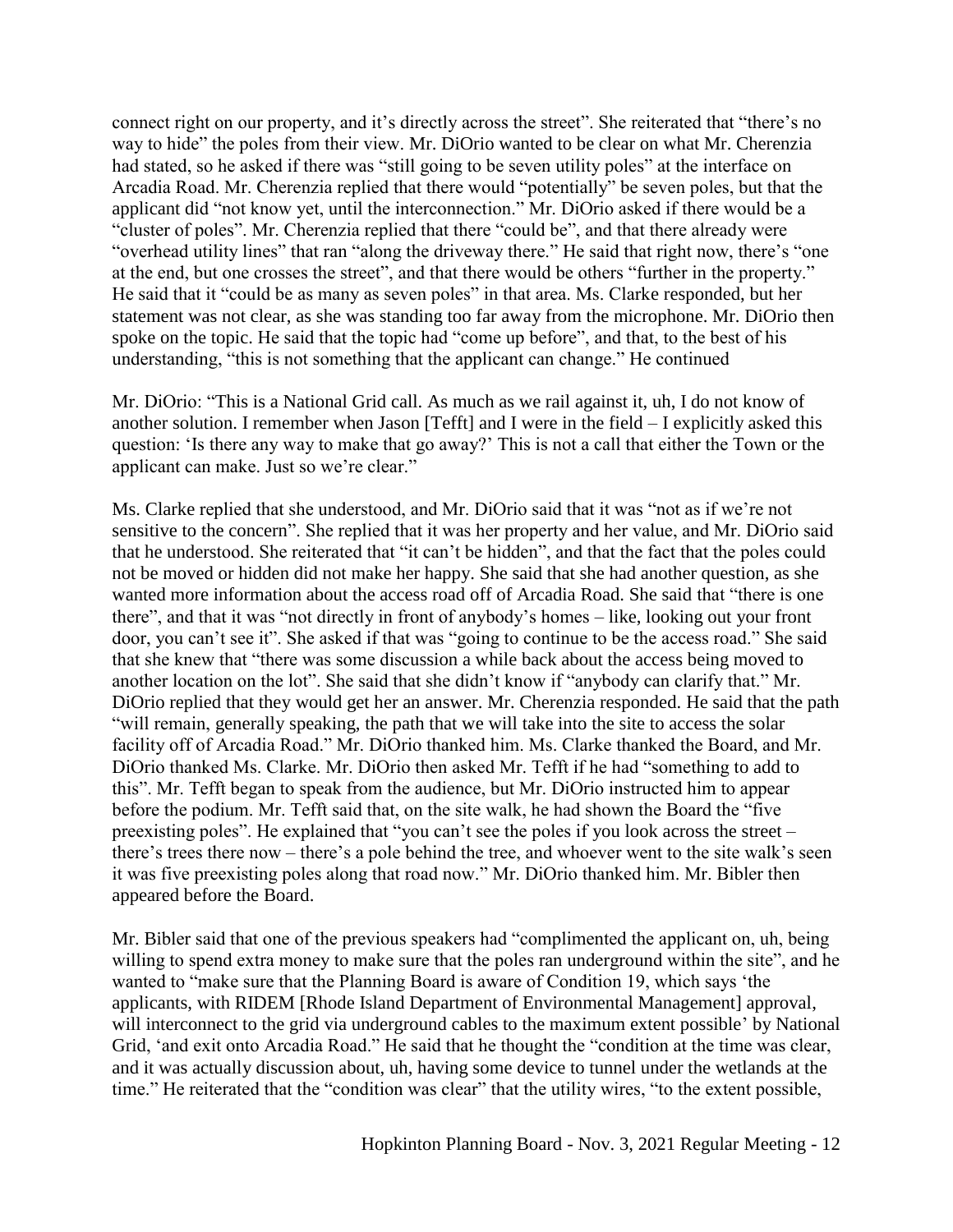were going to be buried underground". He said that he did not know, and it was not clear to him from the plans, "whether the wire is going to be buried underground, you know, along the access road all the way from the arrays to the polls." He said that "on this map", an "alternate route" was discussed, which would connect "the two arrays". He posed that question "through the Chair". He reiterated his question, which was if "these cables are going to be buried underground up to the poles." Mr. DiOrio said that he understood, and said that they would get Mr. Bibler an answer. Ms. Cameron appeared before the Board to answer the question.

Ms. Cameron stated that her understanding of the condition that Mr. Bibler had referenced was that the applicant would put the cable underground to "the extent possible and allowable by both National Grid" and the Rhode Island Department of Environmental Management. She continued.

Ms. Cameron: "In this case, we're coordinating with RIDEM [Rhode Island Department of Environmental Management], um, on that location, and moving them to the underground, uh, location, as proposed."

She said that she thought that that was "consistent with" the conditions of approval. Mr. DiOrio thanked her. Mr. Bibler replied that it was "unclear about the section connecting the two arrays", and that what he was asking was if the applicant was "planning to go underground from the array out to the road where the poles are." He again asked if they would be underground. Ms. Cameron replied that the "Master Plan documents", to her knowledge, would depict "the transitions – anywhere where it goes below or above." She continued.

Ms. Cameron: "When it comes in off the interconnection, off of Arcadia, it is above as mentioned – that's the requirement of, uh, National Grid. Beyond that, we are underground unless required for, uh, crossing purposes."

Mr. DiOrio thanked Ms. Cameron. Mr. Bibler said that there was "another thing" that he wanted to be "clear about". He said that he knew that the Board would "get a lot of e-mails from abutters, residents of the neighborhood", and that "the Chair mentioned that this has been a controversial project, which is an understatement." He said that he wanted to "mention that there are many of us in the community who believe that this project does not only affect the abutters – it also has an effect on the community". He said that he had "had many conversations" with "many" residents and abutters, and that he wanted to "make sure the Board understands that, for the vast majority of these residents – and you can confirm this however you want – the preference, their preference is not to have this project." He continued.

Mr. Bibler: "Their preference is to have a Board, within its authority, within the limits of its authority, deny this project. Uh, I do agree that the developer, um, has been responsive, and, you know, tried to, attempt to change his plan, in response to, uh, residents' concerns, but it should be crystal clear – residents do not want this project, and they're hedging their bets, because they are terrified, and they don't really believe in you. They don't really believe in the Town Council, uh, from the standpoint of, uh – I think, even, we had a Town Councilor stand up here at the last meeting and, and suggest that the Chair was misleading the public by, by suggesting that the, uh, Planning Board could actually disapprove this project, so there's a number of people that think or fear that this is a done deal, um, and who, therefore, are trying to make the best of a bad situation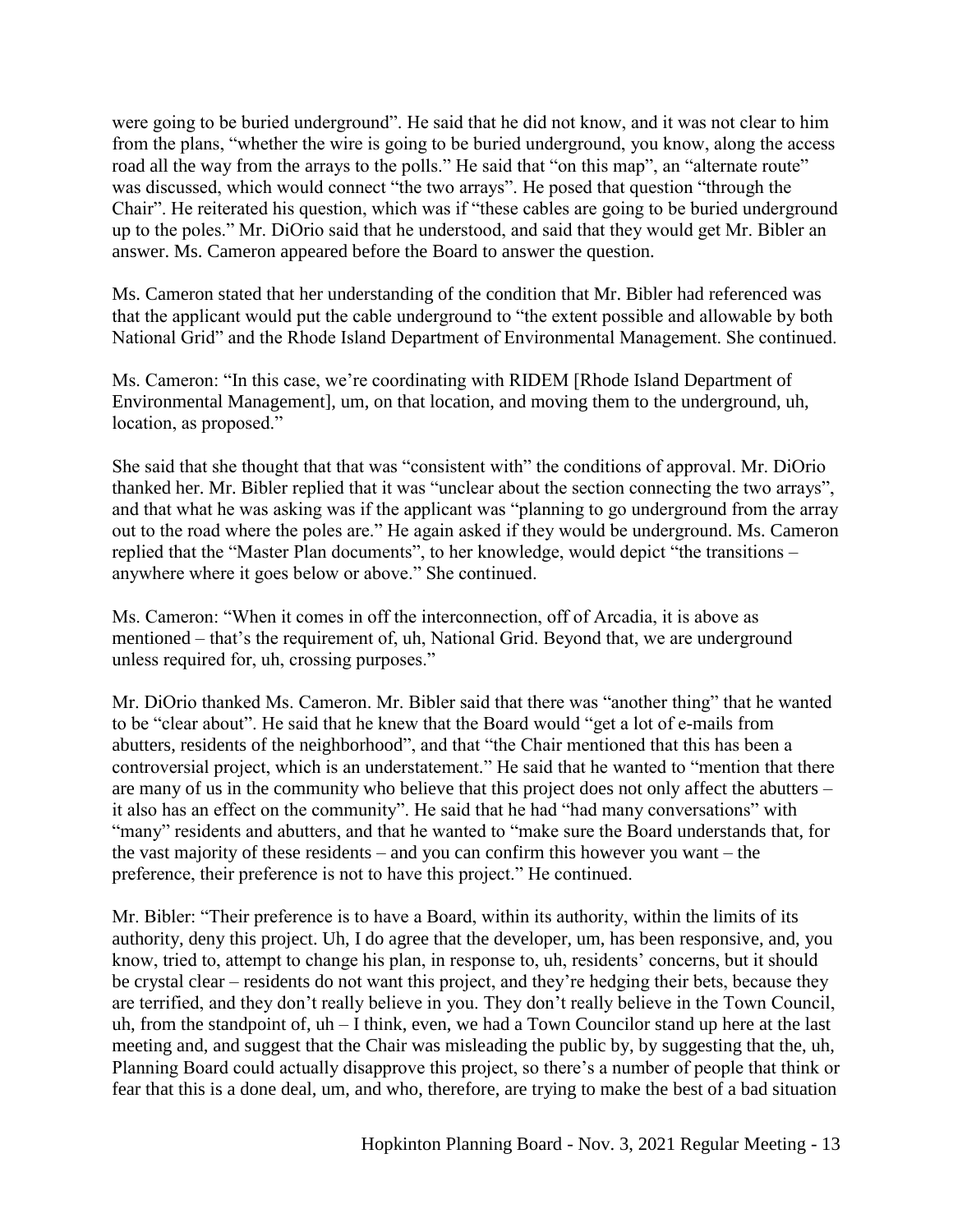in some of these comments, but I want to make it very clear to the Board that if the Board feels that it is, uh, if, if it's the sentiment of the Board, and that's up to every individual Board member, and if you think you have the proper justification for denying it, I don't want you to lose sight of that – um, that that is clear - that the preference of many people in the community."

He then said that he wanted to "take issue with a comment, uh, by Mr., uh, Tremblay" in relation to "what we're suggesting – that through the reforestation plan, uh, what we're really contemplating here is, uh, substituting one type of environment for another type of environment." He said that he believed "that that very conveniently, and superficially, disregards the fact that the new environment will begin to assert itself 30 or 40 or 50 years from now, and in the interim, we are very, definitely, going from one environment, which is a natural forest to a sea of glass." He said that it was "53 acres of solar panels", and referred to it as "an industrial utility", which he said would be "ours to live with for decades." He said that he would be "dead and buried" when "this new environment starts to substitute itself". He asked the Board to "not gloss over the time gap." He continued.

Mr. Bibler: "We also talk in terms of 25 or 30 years, uh, quite frequently, as a termination point, but there's no firm termination to this project, and, as a matter of fact, uh, most of these, um, installations, um, the, the, uh, developer may sell power for some term of time, but there are, you know, there's the ability to renew them, there's ability to renew contracts, there's the ability to replace panels. I mean, this thing doesn't have to terminate in 30 years. This could be here for 40, or 50, or 60 years, you know, uh, let's not kid ourselves here – and the difference between substituting a new sort of environment, uh, that may not even be within the lifetimes of my own children, you know, and, and I, I think it's so, those are equivalencies. I, I think we have to be clear on the difference. Um, the whole concept of the, um, this property 'automatically reverting', uh, to residential property was raised again. I recognize that that is a, um, a condition, um, in the Ordinance. Legally, it's a little too cute to pass muster. Uh, we had a crisis here, where our own former Town Solicitor – when we raised the issue three years ago, and we pointed out that there's a Rhode Island Supreme Court precedent that makes it very clear that there, that automatic reversion is not legal, the reason it's not legal is if you're gonna change the zone, through any mechanism, 10, 20, 30 years from now, to a new zone, you can't do it without, um, having – noticing all of the abutters, having a Public Hearing of the Town Council, having a, a vote of the Town Council, and the Town Council itself cannot institute that process, and informed the developer that it's the Town's intention to, you know, force this reversion. The owner of the property 30 years from now would have to request that, and, uh, that's not a given either, and it's not a given that, um, it actually could be accomplished, because someone else will be sitting in those seats, voting on that, on that version, so I don't think that we should get lost in this idea that there's anything automatic about this going back to residential property. 30, 40 years from now, when this property – you know, what we do here in Town is the Tax Assessor, after this property is, uh, re-zoned commercial, the Tax Assessor assigns it a higher valuation, collects a higher amount of taxes, um, on the property itself – gets more revenue for the Town. The value of the property to the developer, um, has gone up as well. 30 years from now, I think it's far more likely, if solar energy is obsolete, that the developer is going to approach the Town and say, 'Hey, you've got this commercial property that's limited to solar use. Solar's obsolete. You want the higher level of revenue. I wanna maximize the value of my property. I'd like to ask you to, um, uh, please rezone my property, and allow some additional commercial use.'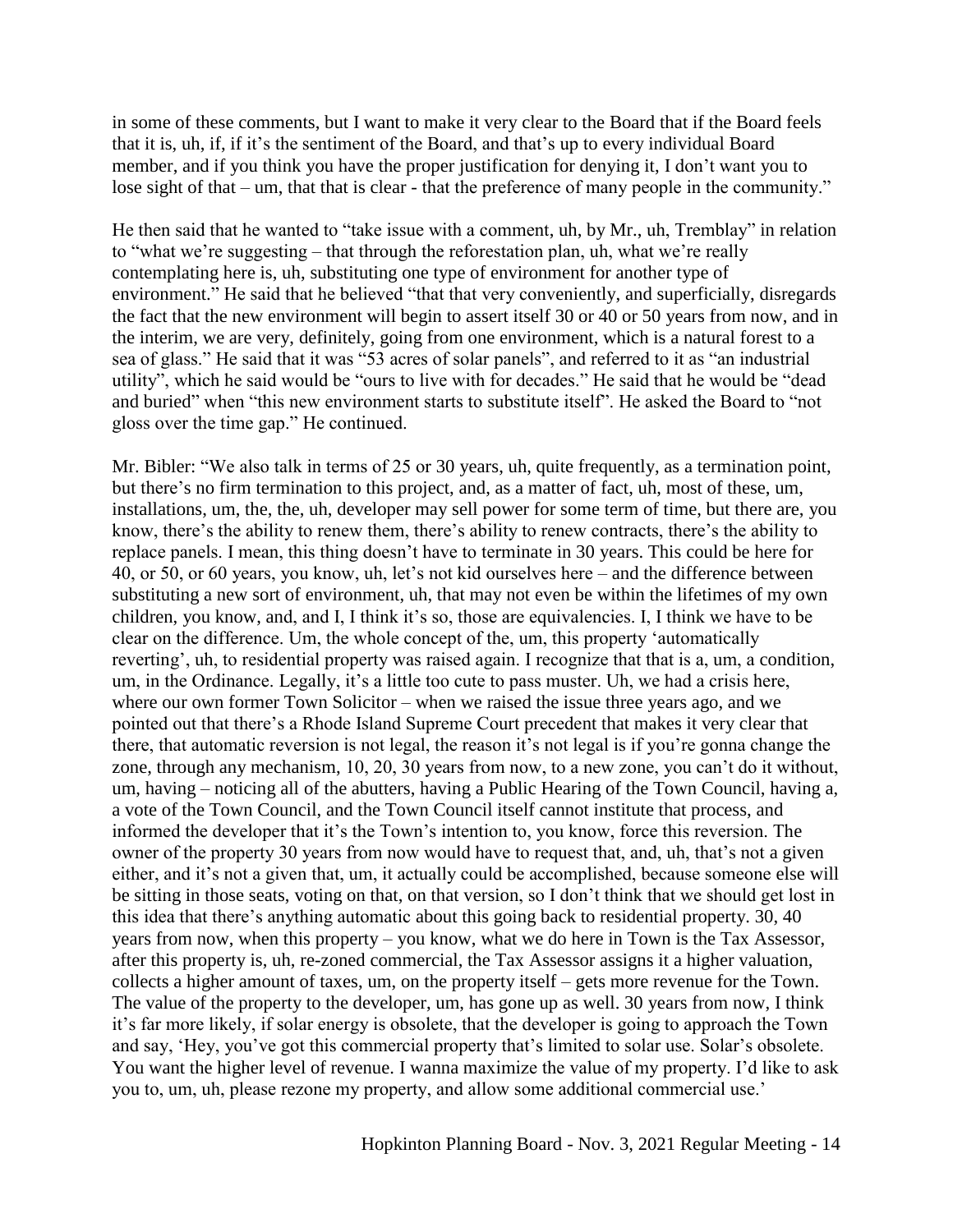Certainly within the Town Council's power 30 years from now to rezone the property to some other commercial use, um, and there's nothing automatic about reversion to residential, so, that's one of the points that we rai-, I just – this isn't maybe directly relevant to what you're doing here, but -"

Unidentified member of the public: "You're right."

Mr. Bibler: "Because it was raised, because it was raised, let's not kid ourselves that this is gonna be a forest in 30 years because there's anything automatic about it. And then, lastly, I just  $-$  I don't know where the previous map is – this one – just want to draw your attention to it – it's absolutely stunning to me – you've got two, two islands where the solar panels go, and it's completely surrounded by a wetlands. You know, here in, uh, 2010, we had a massive flooding event in Rhode Island, you know, all the way from here down to Westerly. It actually took out the Woodville bridge, and wasn't rebuilt for a year and a half, and that flood was characterized as something like a thousand years' flood. Um, just in the last couple of months, with some of these hurricanes that sat over New Jersey and Delaware and other parts of the country – we've had amounts of flooding that no one imagined possible. When these facilities are constructed to the storm water guidelines for the Rhode Island Department of Environmental Management, they don't contemplate those types of events. These storm water runoff facilities don't contemplate that. I'm mentioning that because they're surrounded by wetlands, and water flows downhill, and if we get one of those weather events that are increasingly common, um, we are gonna completely overwhelm these wetlands with runoff and silt and so forth, and I think that's relevant. You know, we had an environmental expert come up and tell you that those wetlands are extremely sensitive, and that the habitat that needs to be protected by protecting this, um, forest, you know, this, um, unfragmented forest, doesn't end at the water's edge, if there's a correspondence between the uplands and the wetlands, so this is an ecosystem. It's not as if the wet part is an ecosystem and the uplands part is completely separate. It's all integrated, and I would argue that the Planning Board, you know, can, and should, have very profound concerns about the siting and the, uh, sensitivity of this, um, environment, and it is entirely justified in denying this project, uh, based on a finding that, um, that it will have a very significant environmental impact, and it is a very significant environmental hazard. Thank you."

Mr. DiOrio thanked Mr. Bibler. The next speaker was Mr. Moreau. He said that he "wanted to get a clarification on, uh, e-mails."

Mr. Moreau: "Um, prior to this evening, my, uh, my point was that e-mails had to go to our Planning Department, and then the Planning Department would take care of it. Um, I have not been e-mailing, uh, Planning Board members. I e-mailed the Chair and our attorney, so I wanna get a clarification on that, because I know it was on Facebook. In fact, I think it was the Chair that had recommend that the e-mails go to our Planning Department, so I wanted to clarify that." Mr. DiOrio: "Sure. We can do that. So, it is certainly my preference – speaking only personally – that e-mails relative to a project go to the Planning Department. Uh, personal e-mails, I don't think should be playing a role in this. That said, um, I've maintained an open door policy throughout my tenure here of some 35 years. If people wanna reach out to me with an e-mail, I'm not going to say no. So, if that happens, great – as long as everyone understands that I don't dialogue with people about it. Instead, you can send it to me, and it goes that way. And as long as we're all clear on the travel of the e-mails, I, I don't have a strong, a strong preference – although it's probably most appropriate that it go to the Planning Department."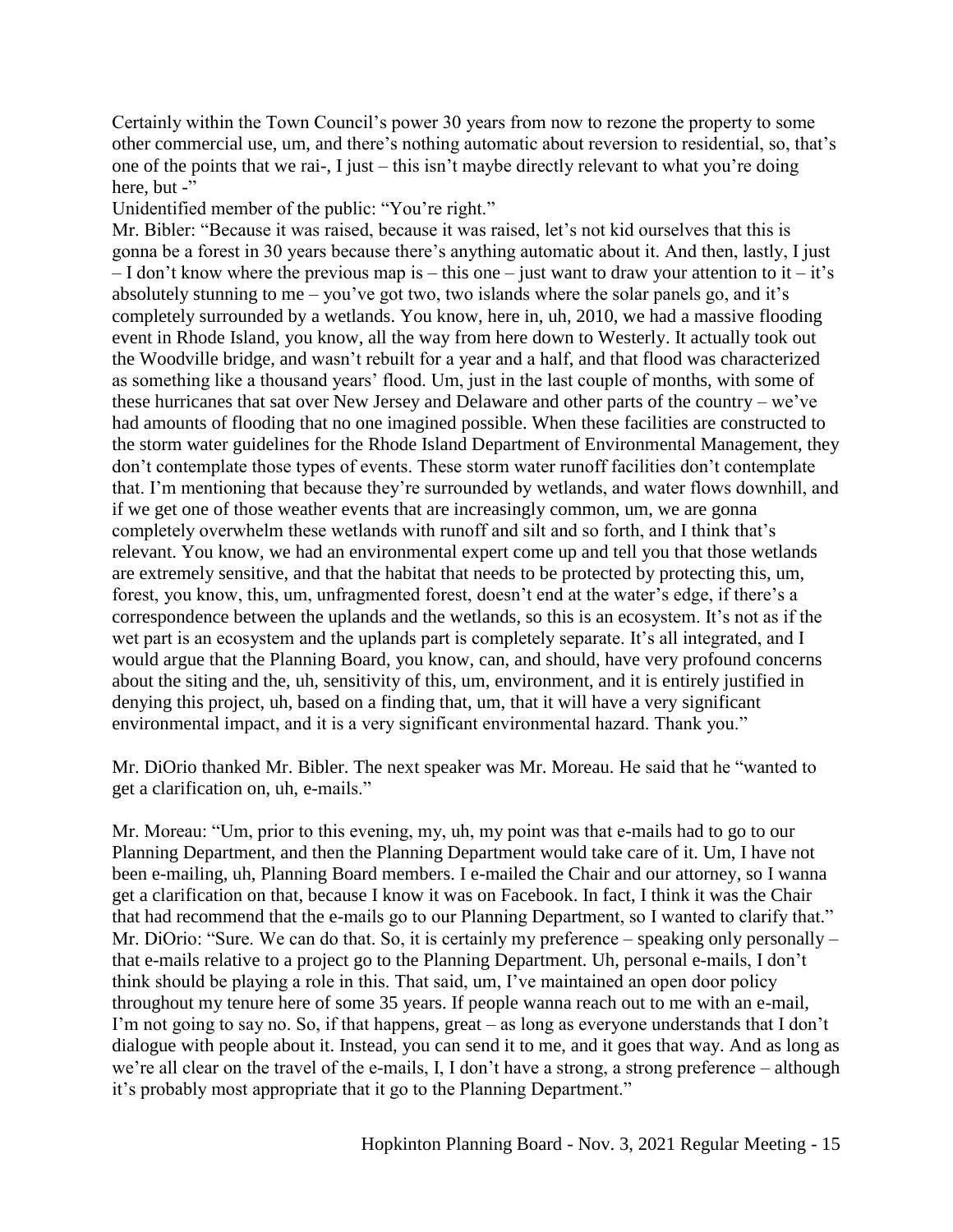Mr. Moreau thanked Mr. DiOrio. He had another comment.

Mr. Moreau: "Um, the other thing is – you're all very highly qualified. Uh, it's obvious that you can make your own decisions. We don't need any, any one individual or group of individuals to try to convince you on how to vote, uh, proceed with your, your due di-, diligence. I'm not gonna talk about floods from New Jersey. Um, I've heard, for the second meeting in a row, that there's 'several', there's 'many' people here, uh, that are concerned about this project. I see maybe six people from this project. It's well-advertised. Our Planning Department, Talia [Jalette], everyone else does a great job to advertise these meetings. If there's that much of a concern, please show up. Voice your opinions. Voice your concerns. Uh, to hear it from a couple of people, it's not right. People should be here, if they have concerns. Thank you."

Mr. DiOrio thanked Mr. Moreau. The next person to appear before the Board was Sharon Davis, of 100 Cedarwood Lane. She said that she wanted to "clarify what [she] said last time." She said that, "having successfully fought the solar thing on Old Depot Road" and "waiting and waiting for the decision", she knew "what people who are involved in that feel." She said that there is "a lot of anxiety", and that "the guy who presented for the abutters made his arguments – a lot of his arguments – on the Comprehensive Plan – that it wasn't, um, didn't match the Comprehensive Plan". She said that what she was "talking about was that that boat has sailed". She said that she "didn't think that [the Board waa] gonna make, or could make, um, your decision, based on whether [the proposal] met the Comprehensive Plan – but there are other things [the Board] can look at, like, is it really meeting the, um, DEM [Department of Environmental Management]'s requirements, etcetera." She said that she wanted "to be clear" that she wasn't saying that the Board couldn't make their decision, or that they had "no power" – just that they can't use inconsistency with the Comprehensive Plan as a reason for denial. She then said that "the people do need to know, you know, what, what ways [the Board] can talk about the project, um, and make decisions." She reiterated that the public needed to know that, and that was why she spoke at the last meeting on the topic. She said that she was "right there with [the abutters]", and that she knew how she "felt all the time for [the] Old Depot Road project". Mr. DiOrio replied that he understood, and thanked her. Mr. DiOrio then spoke.

Mr. DiOrio: "Yes, you and I are in agreement. The tool of, uh, or, or the, uh, the aspect of our findings that speak to the Comprehensive Plan have been removed from our jurisdiction, if you will. We, we can no longer say that the project – although we, we said it in the beginning – we can no longer say that the project is not in compliance with the Comprehensive Plan – but, there are other findings that the Planning Board must also make, and that's what I was alluding to when we had that discussion."

The next person to appear before the Board was David Gever, of 5 Anna Drive. He explained that he was at the last meeting, "and it was standing room only, so there were plenty of people here last time – in fact, so many that I ended up leaving after a while". He said that he later used Zoom to view the meeting, and that "there may be plenty of people" using Zoom, so "there may be a lot more people listening than what are physically present here". He said that he thought that there was "still an awful lot of interest", though he felt that he was "in a minority here tonight". He said that what Mr. Bibler had said about people being "terrified" was correct, as he was "terrified about the size of this thing, and its impact". He said that the Board could "fix the nice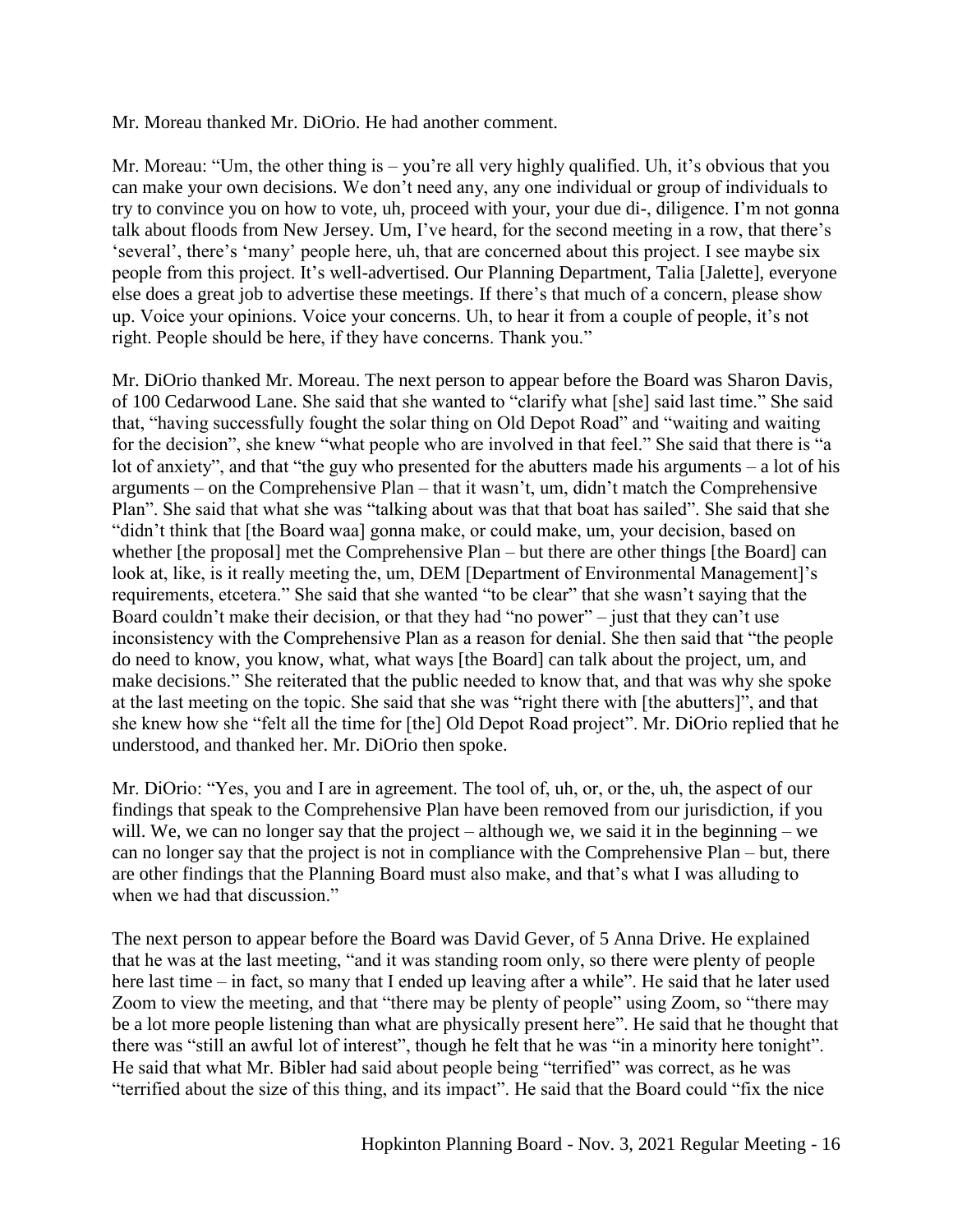lady's [telephone] pole problem" by denying "this project altogether", so there wouldn't "be any issues about poles". He then suggested that they "reduce the size of it", and then asked the Board a question that he deemed "somewhat rhetorical". He asked them "what will it take to either deny or shrink this thing significantly, so that the abutters and members of the community aren't so terrified, as, uh, as I am". He thanked the Board. Mr. DiOrio thanked Mr. Gever. Mr. Bibler said that he had forgotten one of his questions, and asked Mr. DiOrio if he could appear again. Mr. DiOrio asked if there was anyone else in the audience who had not yet appeared before the Board, but wanted to comment, "before [he] allow[ed] Eric [Bibler] to return".

Ms. Johnna Serydynski appeared before the Board. She asked if the conditions imposed by the Town Council were available for the public to view. Mr. DiOrio replied, "Absolutely." She then asked if it was with the rest of the documents that had been posted. Ms. Jalette replied that they were. She explained that she was "really ignorant to what these conditions really mean", and asked if they were "basically set-in-stone guidelines for this project." Mr. DiOrio replied, "It is." She thanked him, and he thanked her.

Before Mr. Bibler appeared before the Board again, Mr. DiOrio said that they had been a question that had been posed that he wanted to respond to.

Mr. DiOrio: "So, as with many of these projects in the past, when the Town Council has crafted its Ordinance, it typically identifies an area that the applicant is allowed to work on. So, to say that we can change that, that would be inappropriate, okay? Town Council has already set the ground rules for that. So, yes, I suppose we could deny the thing in, in its entirety, but in terms of minimizing it, we only – we have constraints that we must work within. Just want that to be clear."

Mr. Gever asked if he could ask a follow-up question. Mr. DiOrio said that he could, then asked him to approach the microphone. Mr. Gever asked Mr. DiOrio to give him "an example of what potential decisions [the Board] could make", as Mr. DiOrio had described that the Board could change the project within "the confines of what the Town Council prescripted, in terms of the area." Mr. DiOrio replied.

Mr. DiOrio: "So, the Town Council has – so, the framework here is: The Town Council has set us, has placed a set of ground rules -"

Mr. Gever: "Mhm."

Mr. DiOrio: "For us to work with, right? We don't get to tamper with those. But, the Planning Board also has other findings of fact that it must make. Uh, someone mentioned environmental impacts -"

Mr. Gever: "Yeah."

Mr. DiOrio: "Well, that's one of those findings."

Mr. Gever: "Yep."

Mr. DiOrio: "So, the Planning Board hasn't really given consideration to how we're gonna come down on that particular finding of fact. And there are  $-I$  forget  $-$  six or seven of them?" Mr. Gever: "Suppose that, just for the sake of argument, you decide that you can't conform to that particular, uh, agreement, except for either, you know, diminishing the size of it to handle that constraint. Is that a possibility? In terms of your response to that?"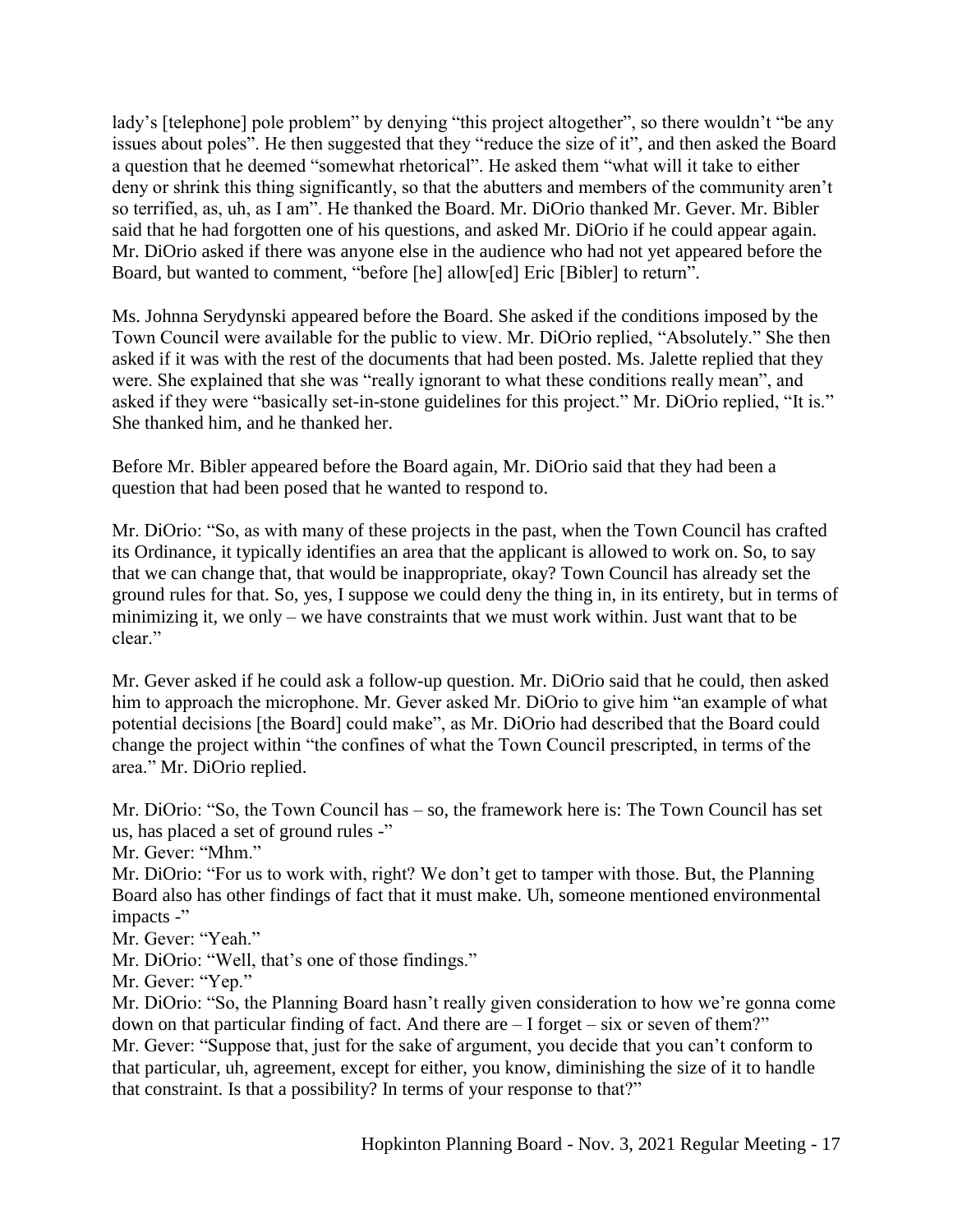Mr. DiOrio: "I believe that it could be. We could have dialogue with the applicant -"

Mr. Gever: "Mhm."

Mr. DiOrio: "As to whether they would be, uh, prepared to entertain a reduction in the scope of their project, sure."

Mr. Gever: "Yeah. Okay. That, that's the kind of thing I, I was interested in."

Mr. DiOrio: "Of course."

Mr. Gever: "Um, the other question that came to mind, in terms of area, usage of an area – can the Planning Board – it may not be under your purview, but is there an entity within the Town that could suggest that this developer, this project, go to another area, and develop there, as well, so, you know, suggest that they, uh, use another area, instead of this area, uh, to achieve this significant size that they're, uh, trying to develop it, you know, here? I guess what I'm saying is I think there's other places in this Town that might be more conducive to develop than where this one is being suggested. So, is there any – an entity, in this Town, that could make that suggestion to a developer or this developer in particular, say 'Forget this area. It'd be much better if you developed this over, in an area over here.' Is that [a] possibility?"

Mr. DiOrio: "I, I think I understand -"

Mr. Gever: "And who would do it?"

Mr. DiOrio: "I think I understand your question, but I am – I don't think I have an answer to your question. I certainly don't know what other entity in Town might make that suggestion, and I, I fear that at its root, the property owner has a right to come forward."

Mr. Gever: "Yeah."

Mr. DiOrio: "You, you can't – I don't see how you could realistically go to a property owner and say, 'This, your property is not the site for this development.'"

Mr. Gever: "No. There's many property owners that have said that, and that's what I'm suggesting – that maybe there's an alternative, to this."

Mr. DiOrio: "So, what I might suggest is you heard, you overheard some of this conversation earlier this evening – you wanna have some dialogue -"

Mr. Gever: "Yeah, I know."

Mr. DiOrio: "With the applicant -"

Mr. Gever: "Right."

Mr. DiOrio: "And see if they can move their project. I say -"

Mr. Gever: "Well -"

Mr. DiOrio: "Go forward."

Mr. Gever replied that it was "all rhetorical", but that, "again", he was "suggesting that you entertain the idea of finding grounds for which to either deny or shrink this." Mr. DiOrio thanked him, then invited Mr. Bibler to return to the podium, as he had been waiting. He said that at an "earlier meeting", the applicant had "presented some perspective drawings that showed the view of the panels from the first floor" of abutting residences. He said that one of the Planning Board members, maybe Ms. Light, read Condition 14 aloud from the Town Council Ordinance. He then read it: "'The applicants will protect the view scape so that no installed solar panel is visible from the first floor of any abutting neighbors' homes following construction of the arrays.'" He said that he had "raised this question a couple times", and that he thought "some of the abutters have mentioned that they're, for sure, gonna see this from their second story homes". He said that he had "actually asked the applicant" if they had "perform[ed] any of those perspectives, um, from the second story of any of these homes". Mr. Bibler said that Mr. Craven had said no.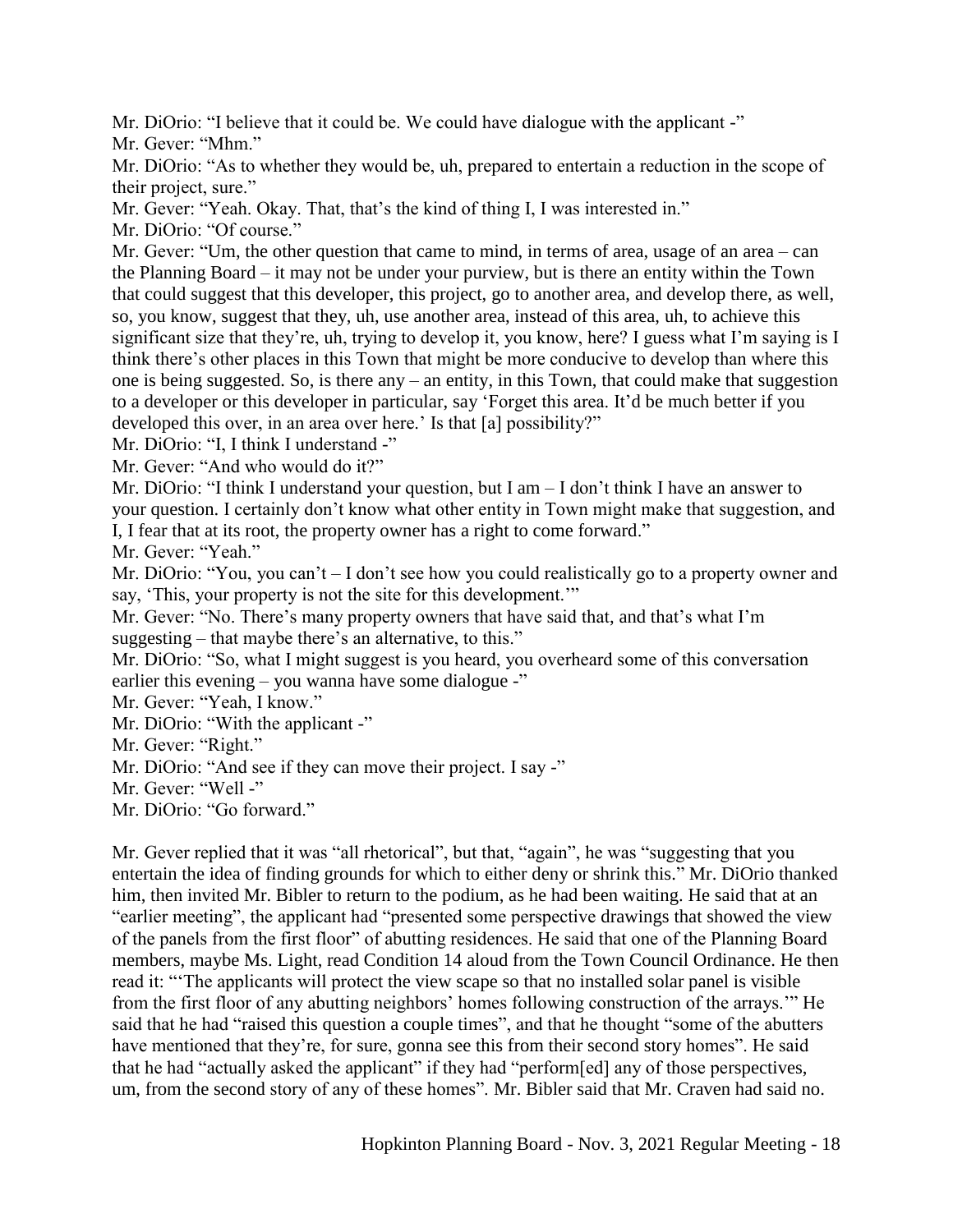He then said that they got "lost in these conversations about what the Planning Board may or may do, in the context of the Town Council's actions", and that they "may want to consult the Planning Solicitor on this", but he did not "see", personally, "any reason why the Planning Board can't make an additional stipulation, because this has to get your approval." He continued.

Mr. Bibler: "I don't know why you can't make an additional step, stipulation that the panels can't be visible from the abutters' second story windows, or decks, or are you of the belief that the Town Council has effectively conferred a right on the applicant, so that if he satisfies this condition, you can't impose any other conditions like that? I'm, I'm very confused about where, where the, uh, where the water meets the, uh, shore."

Mr. DiOrio: "I, I don't think  $I - I$  don't think that was my statement."

Mr. Bibler replied that he was "not attributing any statement to anybody", and that he was asking a question. Mr. DiOrio replied that, in response to Mr. Bibler's question, the Board "could certainly consider that." He continued.

Mr. DiOrio: "We could not – what I was trying to convey was we could not change that condition - if you said it was 14, I don't remember."

Mr. Bibler: "I get that."

Mr. DiOrio: "We, we couldn't say, 'Well, that doesn't apply.' We must -"

Mr. Bibler: "So –"

Mr. DiOrio: "We must honor, at least, that condition."

Mr. Bibler: "That was my understanding."

Mr. DiOrio: "Yes."

Mr. Bibler: "So, so in that context, I would urge the Planning Board not to be insensitive to the fact that most of these people live in two-story houses, and they don't wanna look out their windows and see – now you have a conflict. Let's say – and, I think, I think I've heard you say – this is what made me think of it also – I think I heard you suggest, and I, I may have heard it wrong - that's why I gotta ask, right – is that, you know, the Town Council has executed a zoning ordinance, and then they have put in some planning elements in here, so, for example, they have described a minimum acreage of woods that must be preserved, but they've also prescribed an area. I think it's 53 acres for the size of the solar field. Now, is it your belief, on the Planning Board, that you are unable to come to a conclusion that 53 acres is too large, and that you can't approve a 53-acre solar development, and the ol-, you know, the only configuration that you could approve, for the sake of argument – let's say, came out to 30 acres, so, for example, if you wanted, if you were gonna say that you didn't want it to be able to be seen from the second story, and that required shrinking it to 40 acres or 33, is that within your power? Or does he now have a right to every inch of 53 acres and you, the Planning Board, have no power over this plan element anymore? That's my question."

Mr. DiOrio: "Well, unless the Solicitor slaps me in the back of the head, I would be saying that the, the Ordinance is going to rule, and if the -"

Mr. Bibler: "It's a right."

Mr. DiOrio: "If the Ordinance said, and I forget the numbers exactly, but if the Ordinance said, 'The applicant has a right to clear 50 acres,' then 50 acres it will be. Now, my position would be maybe it's not those 50 acres. That's a thought question that I'll pose to the Planning Board at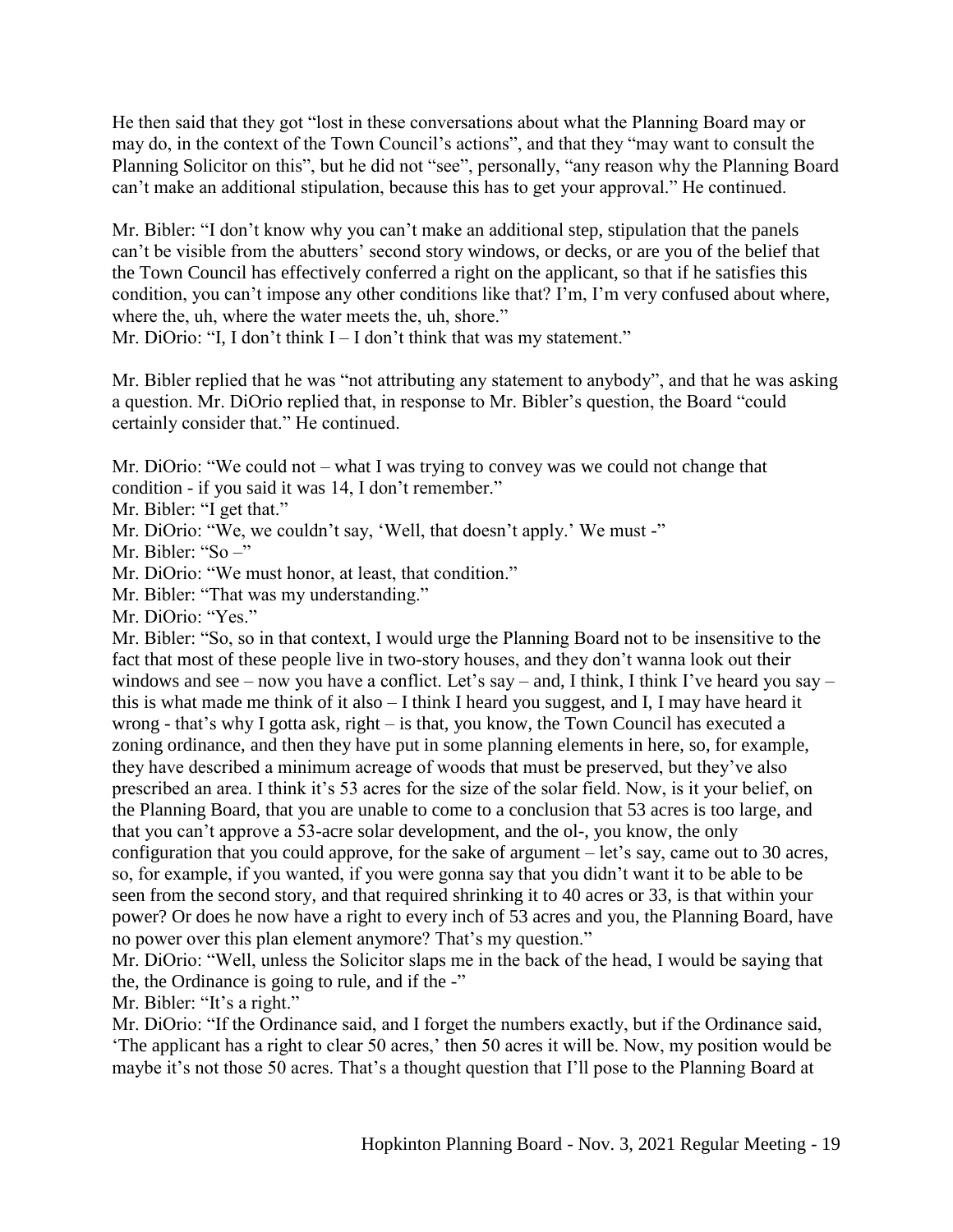another time, but, I don't think – unless the applicant were to concur, that we could say, 'Your project needs to be 30 acres.'"

Mr. Bibler: "So, the size and the location is – those are traditional plan elements, and it's your position that the Town Council, by virtue of passing a zone ordinance, a zoning ordinance, has cemented these plan elements – it belongs here, and it's 53, and no less, unless he wants to volunteer to make it smaller, etcetera. Those are, effectively, rights that've been conferred upon them, right?"

Mr. DiOrio: "You and I have had this discussion previously, although not on this application, that, unfortunately, the Town Council, at the time, engaged in some Planning Board roles, that, well, I, I can't undo, as a Planning Board member. As much as I might not like it, that was a done deal."

Mr. Bibler: "And I know – the reason I'm asking this – I know the Solicitor has said, in the past, you know, that the, that this issue was, um, adjudicated and settled in Superior Court, and the reason I'm raising it is not because I want you to undo what the Town Council did. I'm trying to figure out where your authority begins and ends. The reason is because the suit in Superior Court was dismissed for failure to file on a timely basis, and for lack of standing, but, in terms of the merits of any of the arguments, these arguments, that we're having right now – those were not adjudicated, okay? But, and what I'm asking is, what I was concerned about, is the Planning Solicitor's advice to the Planning Board, and whether the Planning Board was, is understanding it correctly, and I'm understanding it correctly, so, I guess my answer is, unless the Solicitor disagrees, that, if this applicant wants to do 53 acres, and the Planning Board feels that 33 would be more appropriate, um, the Planning Board is powerless to make that, um, stipulation. That's what you're telling me, right?"

Mr. DiOrio: "That would be my position – unless the Solicitor would like to weigh in with a contrary position."

Ms. Hogan: "The only thing I would add is that, in the event that another permitting agency does not permit the, um, clearing of that much of the property, uh, they would have the ability to reduce the size of the project. So, if there's a wetlands clearing issue, or there's a special habitat, or an endangered species, or something of that nature, that's out of our jurisdiction." Mr. Bibler: "Right."

Ms. Hogan: "And if that entity undertakes it, it undertakes it."

Mr. Bibler: "Is this not a permitting agency?"

Ms. Hogan: "Yes, this is a permitting agency."

Mr. Bibler: "So, this would be another permitting agency that -"

Ms. Hogan: "Another per-, permitting agency other than the Planning Commission."

Mr. Bibler thanked Ms. Hogan. Mr. DiOrio thanked Mr. Bibler, and asked if there were any other members of the public who wanted to comment on the proposal. Steve Cabral, of Crossman Engineering, appeared before the Board. He was responding to Mr. Johnson's comment about the berm. He said that he understood that an abutter's primary concern was "the concept of screening", and that Mr. Johnson "was concerned that the presence of a berm may impact storm water". As such, Mr. Johnson had been working with the applicant to "look at alternatives in lieu of a berm." Mr. Cabral stated that when it came to screening, in the "long run, there's really nothing better than a well-landscaped berm, in combination with evergreens." He said that if Mr. Johnson's "concern is also drainage", he would not "quickly give up on the berm." He said that there were a few options, "such as putting a series of culverts beneath the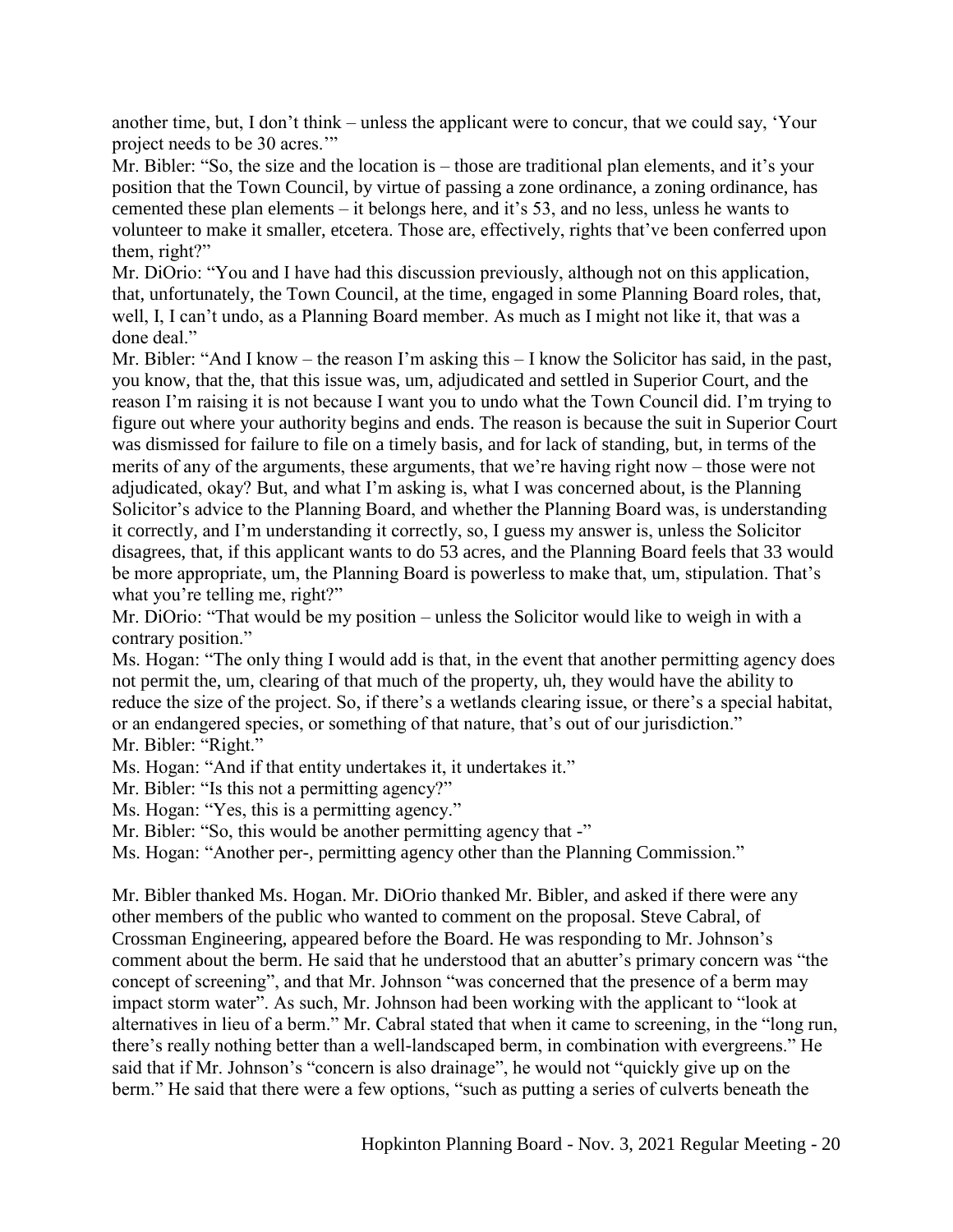berm". He encouraged Mr. Johnson to not "give up on the berm, because once it's vegetated – and you can still have the evergreens", the Johnsons would be in a "better position." He then said that their firm had "just started the peer review", but that it was his understanding that the applicant was not ready to discuss their initial comments. Mr. DiOrio thanked Mr. Cabral. He then asked if there were any other members of the public who wanted to comment. There were not any other members of the public who wanted to comment at that time.

Mr. DiOrio then turned to Mr. Lamphere on the topic of a continuance. Mr. Lamphere explained that, as Crossman Engineering had just begun their peer review, and there appeared to be "quite a bit of work to do on it, before they come back to the Planning Board", he would suggest that the Board continue the Public Informational Meeting to the February meeting. He said that he didn't think the applicant would be ready for the December meeting, and that he was not sure if they would even be ready in January. He suggested that the applicant return in February, when the Board could "really flesh this out, thoroughly". He said that, at that point, the Board could think about what they wanted "to do with the decision" that they were "inching towards". He said that there were "so many issues that need to be fleshed out here", and that the December meeting was "jammed up" already. He said that they would be "wasting everybody's time" if the applicant returned for a five-minute update, and that they should wait until "something's ready to get acted upon". He said that he would "say the same thing about the next application as well". He reiterated that he thought that the Board should continue the "Public Informational Meeting to the February meeting", and to extend the decision period to "a week or two beyond" the meeting. Mr. DiOrio asked the applicant what they thought about that idea. Mr. Craven stated that he had discussed that with Mr. Lamphere earlier that day, and that it was acceptable to them. He asked Mr. Craven if he would "be prepared to extend the decision period, too", to February 9<sup>th</sup>. Mr. Craven replied that he was "agreeable to that."

Mr. Prellwitz made a motion to continue the Public Informational Meeting to the February  $2<sup>nd</sup>$ meeting of the Planning Board at 6:00 p.m., at this location. Mr. DiOrio asked for a second. Ms. Shumchenia said that they would need to extend the decision period to the  $9<sup>th</sup>$ , as discussed. Mr. Prellwitz amended his motion. It was seconded by Ms. Shumchenia. There was not any further discussion.

In Favor: DiOrio, Prellwitz, Light, Shumchenia, Pennypacker Opposed: None. Abstain: None.

5-0, the motion passed.

Mr. Craven stated that the applicant had put up "16 photographs of the view scape, as you look from the fields out into the neighborhoods." He said that they had waited until the leaves fell, and that was "the fairest way of determining what people can see and not see". Mr. DiOrio thanked him.

**Master Plan – Public Informational Meeting – Major Land Development Project – Atlantic Solar – Plat 7, Lot 32, Plat 10, Lot 87, Plat 11, Lot 35, 0 Main Street. Atlantic Solar, LLC., applicant.**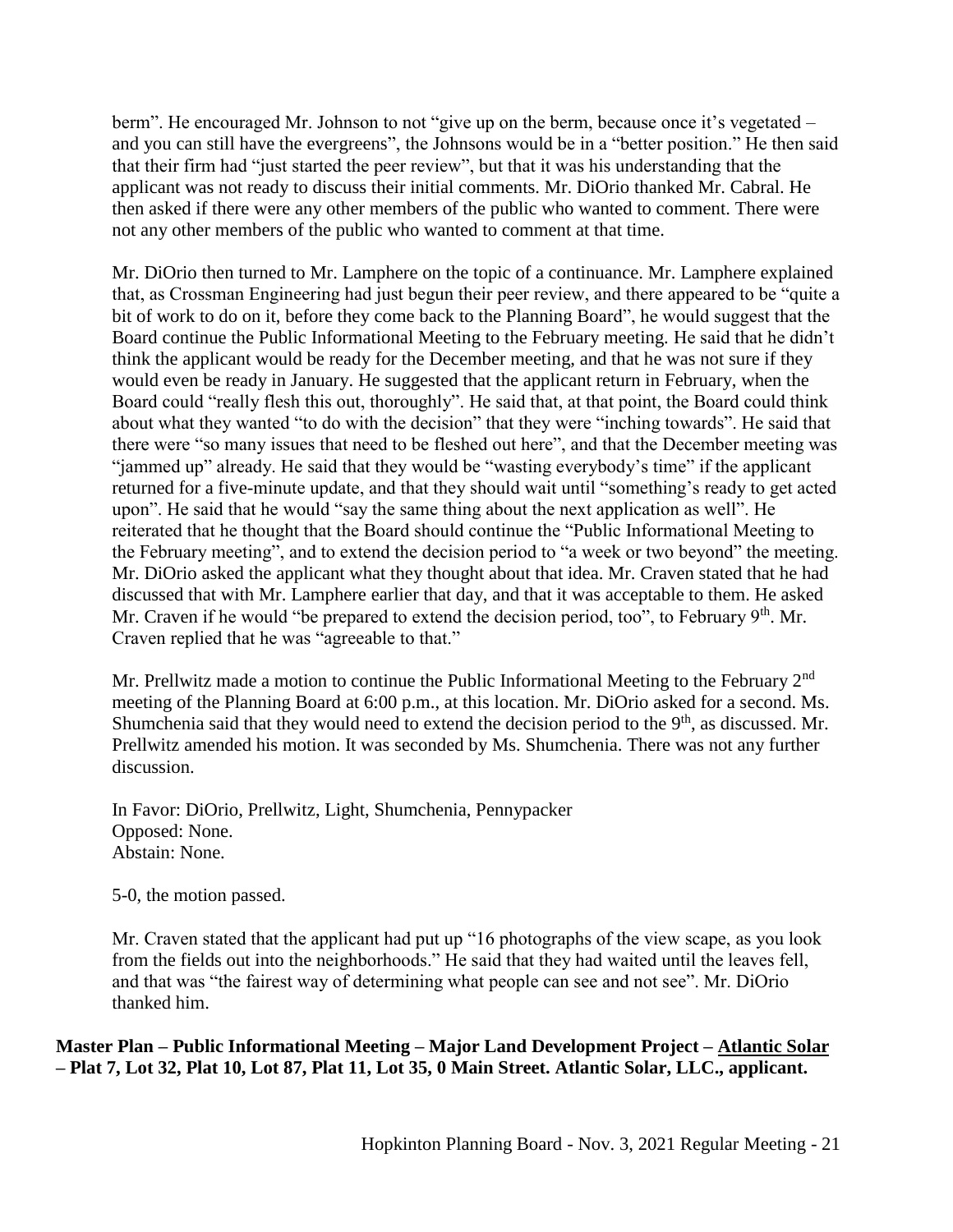Mr. DiOrio explained that he was going to recuse, and Mr. Prellwitz served as the Chair. Mr. Craven appeared before the Board again. He said that when they had appeared before the Board previously, they "had presented [their] case, preliminarily, through Sergio Cherenzia". He said that he was "not certain" about whether or not the Board had finished asking their questions, or if "any significant questions were asked" by the public. He reintroduced Mr. Cherenzia, who had some "handouts and maps" for the Board. Mr. Prellwitz thanked Mr. Craven. Mr. Cherenzia spent the next few minutes arranging material on various easels in the Chamber. Mr. Craven explained that the two maps were identical, and that the handout was a "smaller version" of the maps. Ms. Hogan interjected that she had received a text message from Jeff Frenette, the Town's IT professional. She explained that he had said that "people at the podium must speak to the mic" so they could be heard. They spent the next few minutes testing the microphone. Mr. Cherenzia then appeared before the Board again.

He stated that he had given "a very brief testimony" at the last meeting, and that they had "made some very minor" changes to their project since then. He said that they were reflected on the plans that he had just shared with the Board. He said that, "for the most part", the project had not "changed substantially" in terms of size, location, or density. He said that the areas demarcated in red were where they were "contemplating, uh, changes", and that one of the "areas is a revised driveway access layout", while another was a "revised drainage" modification, which depicted a "50-foot setback, um, to the property line, keeping everything – keeping all of the site amenities that support [the] solar array, uh, outside of that." He said that Denise Cameron, of Woodard & Curran was available, and stated that she was "much more closely" involved in the design of the project. He then reiterated that, "for the most part, generally speaking", the "areas that have changed have to do with drainage." He continued.

Mr. Cherenzia: "Uh, there's a conveyance, uh, swale, um, along the southerly, uh, property boundary, adjacent to I-95, which will be used to collect and convey storm water, and, uh, if the previous proposal was to go to a storm water basin, um, they're working, the – Woodard  $\&$ Curran is working on refining the drainage to this potential scenario, and you'll identify it's an organic filter. Um, these are just different means and methods of, uh, adequately, uh, capturing and treating, uh, storm water on the site, um, and, uh, will be fully reviewed and vetted by Rhode Island Department of Environmental Management, through a DEM [Department of Environmental Management] Wetlands RIPDES [Rhode Island Pollutant Discharge Elimination System] permit."

He said he would be happy to answer questions from the Board or the public, and that Ms. Cameron was available to respond to "any detailed questions regarding the storm water management on-site." Mr. Prellwitz thanked him, and asked the Board if they had any questions for Mr. Cherenzia. Ms. Light asked Mr. Cherenzia what a "trash rack" was. He replied that "if there's any type of debris or trash that, uh, enters into the, uh, the basin for any reason, the rack will, um, stop that from, uh, exiting the basin, and into the wetlands." He said that it would get "cleaned on a periodic basis", and that it was mostly used to keep debris from clogging the drainage basin. Ms. Light then asked about the 18-foot access drive. She said that that was "going to have to be widened by a couple of feet, right, to 20" feet. She then asked if there was "an issue with" making the access drive 20 feet. Mr. Cherenzia said that he did not know what the required width was, and turned to Ms. Cameron. Ms. Cameron stated that they were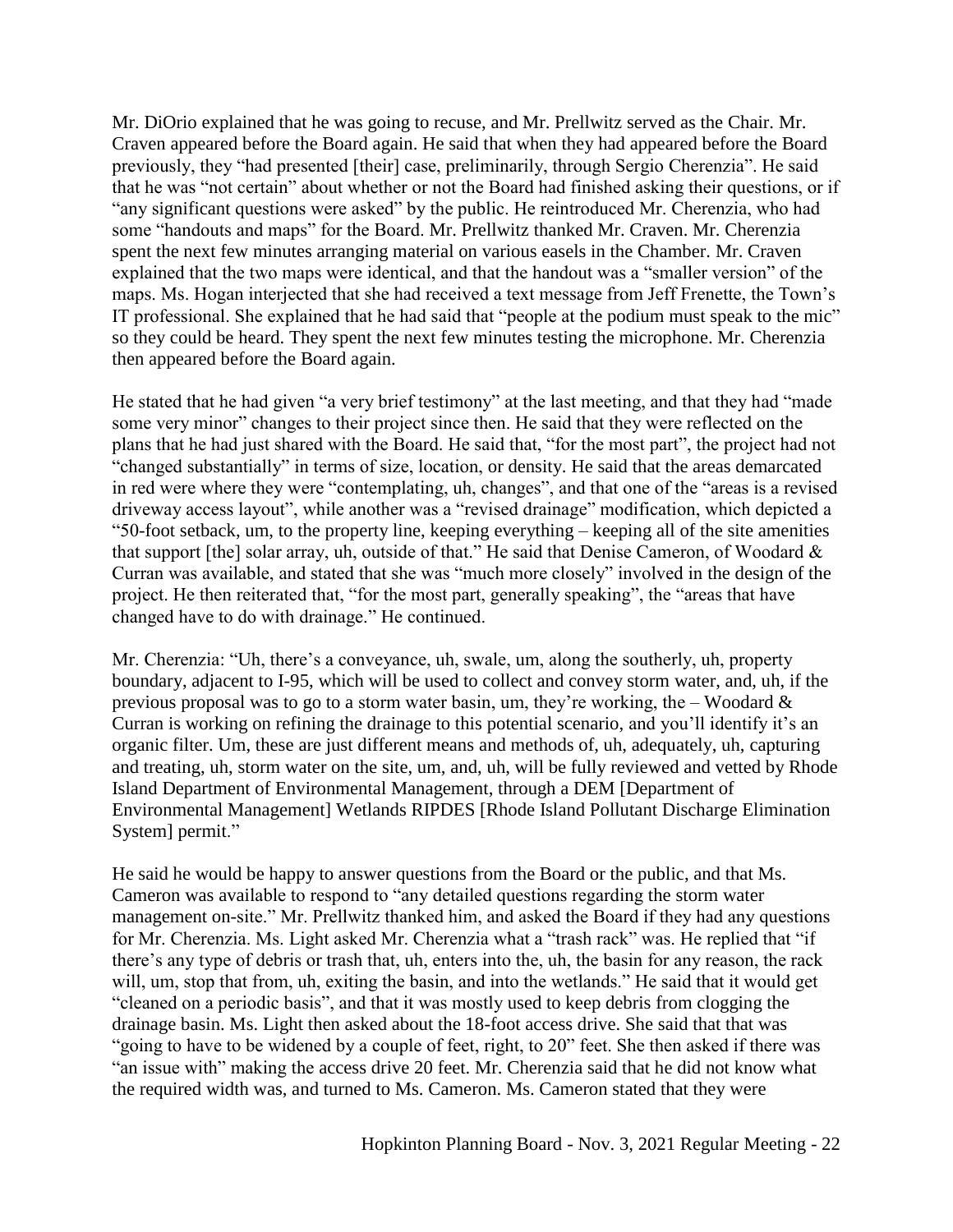"proposing an 18-foot wide road", but that they were "certainly open to comments from emergency access", and that they would "consider a request if, uh, they felt it necessary". Ms. Light replied that she thought it was "pretty standard in the community for these types of projects – that they look for 20", but that the emergency personnel would let the applicant know if that was not workable. Ms. Light then referenced Condition 14, which included language about removing panels to "increase the distance to the resident and add an eight-foot berm with eightfoot arborvitaes." When she did not hear from the applicant, she said that they could return to that. Once the applicant identified the parcel Ms. Light was referring to, Ms. Cameron asked Mr. Cherenzia to "point out the location of the proposed berm" that was featured on the plans. Mr. Cherenzia explained that there was a "proposed berm just south of that lot", and that it was "about 10 feet tall right now". Ms. Light replied that she could see that. He then stated that the applicant had been "in conversations with that, uh, owner", and he believed that that abutter would "rather not see the berm", but he didn't want to "speak for them". He said that, as it stood, "that berm is approximately 10 feet tall with vegetation on it." Ms. Cameron chimed in that it was 8 feet, and Mr. Cherenzia clarified that it depended "on where you measure it from", but that, for all intents and purposes, 8 feet was correct. He said that the berm would be planted, and that that was "reflected on our landscape plan". He said it was "going to create that same effect" that they had "proposed previously, of a visual barrier." He continued.

Mr. Cherenzia: "If we can reduce the height of that, uh, berm, or eliminate it and still get the, the effect of the visual barrier, um, I think we'd be open to that, but we wanted to put our best foot forward, I believe, uh, with that berm, in that area, to protect that neighbor from, uh, from, from the view scape."

Ms. Light replied that if the berm was something that the applicant was "going to get rid of", it would be hard to do "because it was a Town Council requirement – uh, and only because we just went through this with the other project." She said she "wanted to make sure that that's the direction" that they were "heading in". She noted that there were "several times", when she was going through the packet, "beginning in Section 2.8" that a historical review was "gonna be undertaken". She cited a letter to the Rhode Island Historical Preservation and Heritage Commission, which referenced a "review of known areas of historical significance on the project". She asked if that was "something that comes at a later date", or if that was "in process." Mr. Craven replied that it was "in process right now", and that they were working with unidentified Narragansett Indians to accomplish it. Ms. Light then had a question about the "interconnection agreement", which was "to be finalized in Quarter 1, 2021", which had passed. She continued.

Ms. Light: "So, with the delays that you guys have seen, where is that at right now?"

Mr. Craven replied that they would have to ask for an extension. Ms. Light said that those were her only comments. Mr. Prellwitz thanked Ms. Light. Ms. Shumchenia had a question.

Ms. Shumchenia: "Um, on this, this plan handout that you just sent, I see one label for a hundred-foot structure setback from property boundary abutting residential zone, labeled here, sort of in the bottom right corner of the plans. Um, I'm just wondering if that 100-foot structure setback from the property boundary abutting the residential zone is held throughout here. I see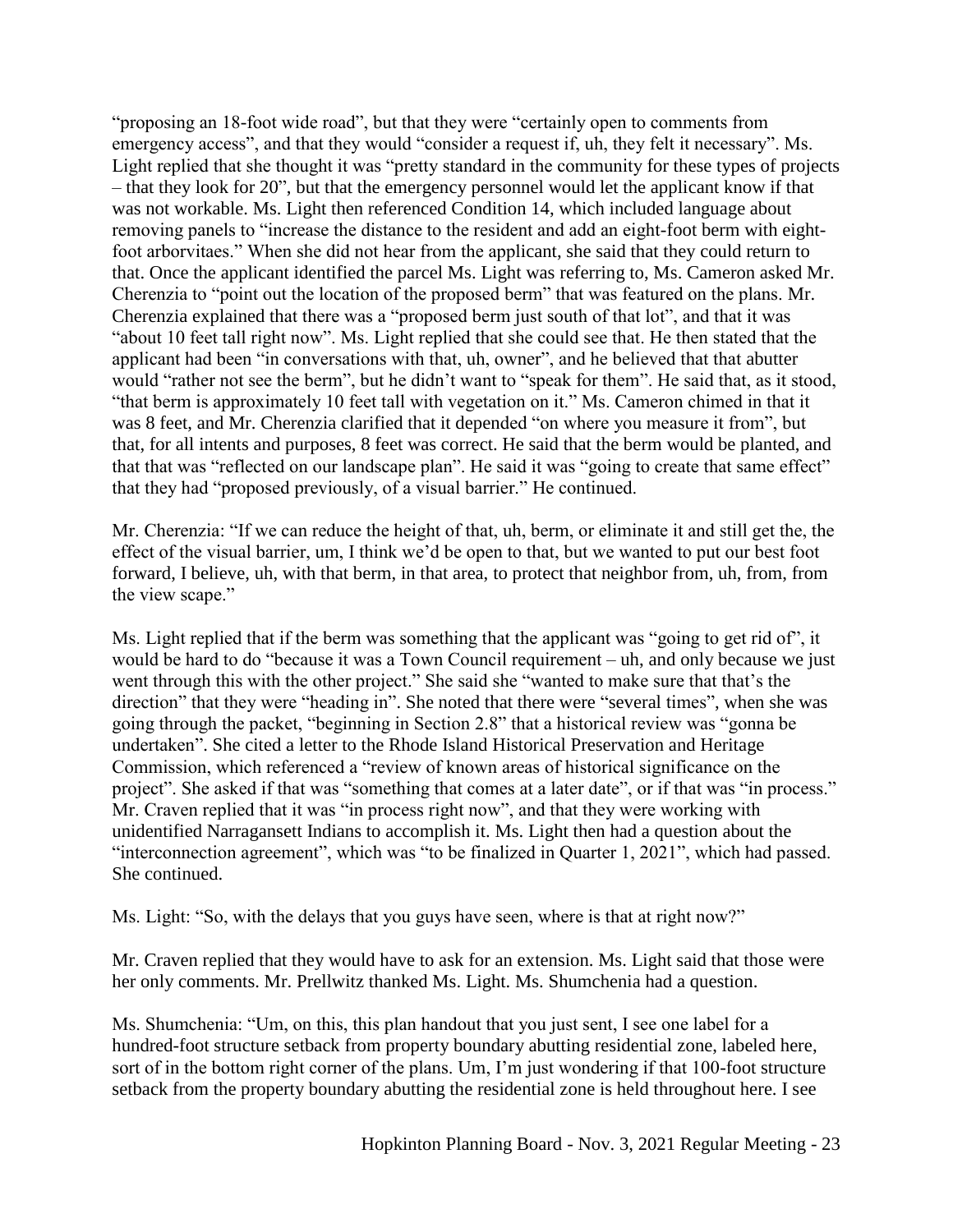several other labels that mention a 25-foot setback, um, and, you know, it's kind of small, so I can't really tell if the distance is the same, but I just wanted to ask if that's true for the entire boundary."

Mr. Cameron replied that the 100-foot setback was "applicable because you are adjacent to a residential, um, property, and there's a small, triangular, um, property – not buildable because it's so small and isolated, but it is technically part of a residential zone, so we applied that hundred-foot setback from that triangular parcel." She said that that was "why it varies, depending on whether or not you're adjacent to a residential parcel." Ms. Shumchenia replied.

Ms. Shumchenia: "The whole thing's adjacent to a residential zone, right, but this is like, embedded in a residential area."

Ms. Cameron asked Ms. Shumchenia where she was seeing a different setback requirement. She said she was referring to a label that was "kind of like, in the middle of the page" which said "25-foot side setback". Ms. Cameron said that that was correct. Ms. Shumchenia then said that there was "another one to the left of that, that says '25-foot side setback'." Ms. Cameron responded.

Ms. Cameron: "That is because there is a 25-foot side setback, but there is, in addition to that, a 100-foot setback when adjacent to residential. So, I'm a belt and suspenders kind of engineer, so we show them both, but we apply the, uh, the more restrictive one, which is what we've put in this site."

Ms. Shumchenia replied that she would "just recommend clarification in the labeling, then, that that's actually a hundred-foot setback from the structure." Ms. Cameron replied that she would be happy to add an explanation. Ms. Shumchenia thanked her. Mr. Prellwitz asked if there were any other questions from the Planning Board for that expert. When he did not hear from the Board, he asked Mr. Cherenzia if he had anything else to present. Mr. Cherenzia said that he did not, and turned it over to Mr. Craven. Mr. Craven explained that there were other experts that they were going to present. George Gifford, with the Gifford Design Group, appeared before the Board. Mr. Craven asked Mr. Gifford what he did for a living, and Mr. Gifford replied that he is a "licensed landscape architect". Mr. Prellwitz asked him to identify himself for the record, which he did. He then reiterated his qualifications. Mr. Craven asked him how long he had been in his line of business. He replied that he had received a degree from Rutgers University in 1982, and that he started his own firm in 1993. Mr. Craven asked him what his degree was in, and Mr. Gifford replied that it was in environmental planning. He then asked Mr. Gifford if he had any other degrees. Mr. Gifford responded in the negative. Mr. Craven then asked if Mr. Gifford had been "licensed by the State of Rhode Island." Mr. Gifford replied that he was, and that he had been since 1984. Mr. Craven asked Mr. Gifford about his license. Mr. Gifford stated that he was a licensed landscape architect. Mr. Craven asked if Mr. Gifford had ever appeared before any Boards or Commissions in the State as an expert witness. Mr. Gifford replied in the affirmative. He then asked if he had appeared as an expert in any courts. Mr. Gifford again replied in the affirmative. Finally, he asked Mr. Gifford if he qualified as an expert in his field. Mr. Gifford replied in the affirmative for the third time. Mr. Craven then asked the Board to accept Mr. Gifford as an expert. Mr. Prellwitz told them to proceed.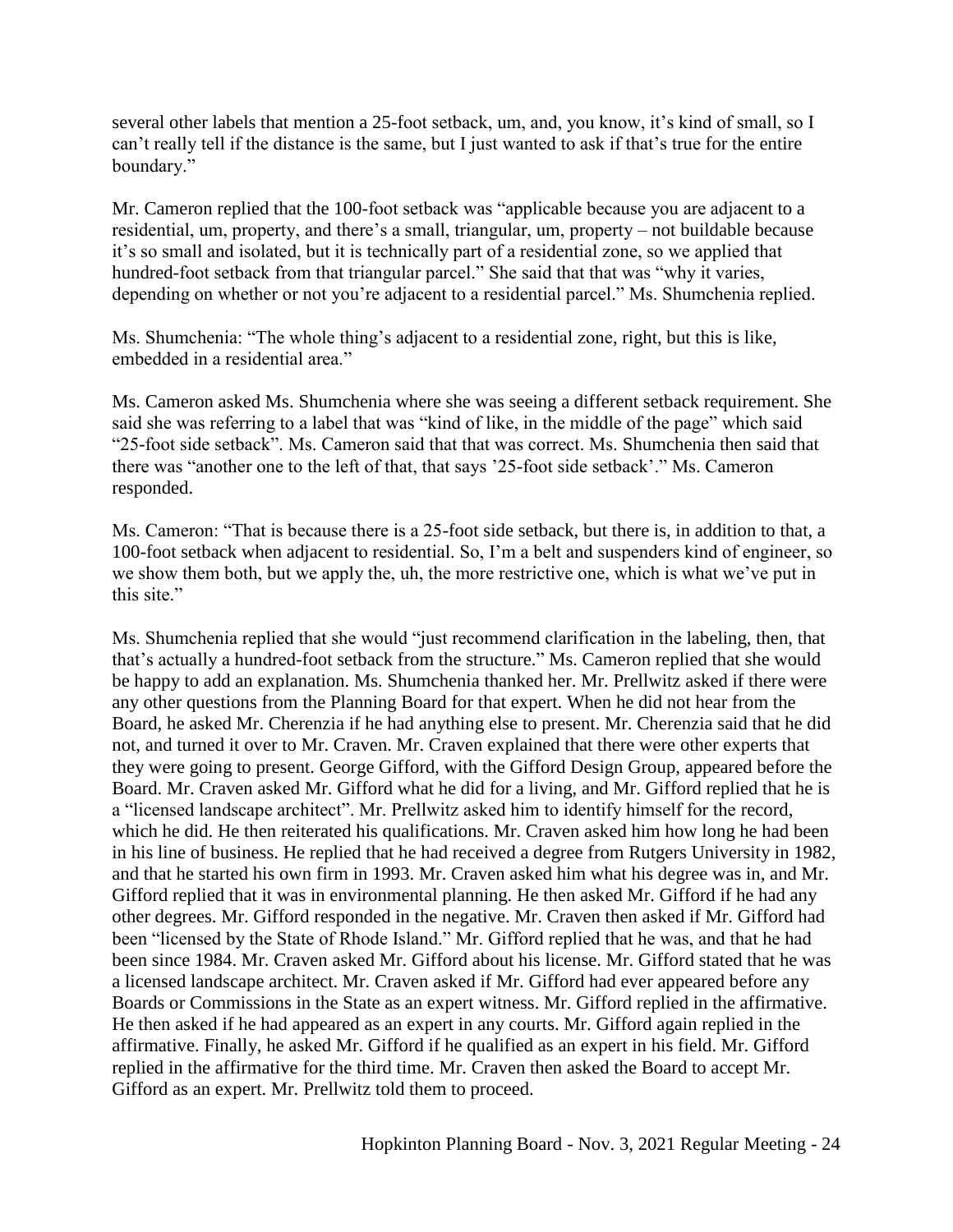Mr. Gifford explained that, for this project, his job "was really very practical." He said that the landscaped berm that Mr. Cherenzia had referenced was "one element" that they focused on, and that they had also "focused on preparing some plantings for, um, a required storm water that, um, needs some native plantings, as stipulated by the Rhode Island Department of Environmental Management, which is one of the elements of that storm water basin." The third thing that he focused on was "specifying some seed mixes to ensure that upon, uh, full germination of these mixes, that the entire site would, eventually, become – the soils would eventually become stabilized." He explained that the first sheet of the plan was the "key plan sheet", and that it "orients the site". He said that they had displayed the view in the same way that Woodard  $\&$ Curran had, "with Main Street at the top of the sheet and Route 95 at the bottom of the sheet", and that it identified the two areas he had just mentioned – the berm and the "storm water structure that requires specific types of plantings", which had been stipulated by the Department of Environmental Management. He reiterated that the berm was eight feet high, and that it would be an earthen berm. He said that they had specified "actually a mixture of evergreens on the top of this berm, which includes arborvitaes, as required by the zoning Ordinance – however, it is a healthier and more appropriate situation to specify a mixture of trees rather than just one species". He said that they had picked a "type of arborvitae that is deer-tolerant, and then went with three other evergreen varieties that are even more deer-tolerant than the arborvitaes are." He said that they had also proposed "some native understory and some flowering trees" for the berm as well. He then described the storm water basin, which was "to the northeast of the site." Mr. Gifford explained that they had chosen plantings that were on a "listing suggested by" the Department of Environmental Management, "so these are all native plantings", which were a "mixture of shrubbery and, uh, and native trees that serve to help to, to, uh, cleanse the water, uh, before, before the, when water percolates into the soils." He then stated that the third sheet featured the seed mixes that would be used on-site, which was the "primary reason for the preparation of this plan." He continued.

Mr. Gifford: "We've proposed three different seed mixes. The vast majority of the site is gonna be stabilized with what we call a meadow mix, and this is simply a very hardy, uh, uh, droughttolerant mix that will be distributed throughout the solar array as a whole, and then, within the, a storm water basin, adjacent to Route 95, this area, uh, is gonna be temporarily inundated during the storm events, so we wanted to make sure we had a, uh, herbaceous mix in there that can tolerate wetter soils than what we're gonna find, uh, throughout the site as a whole. And then the third mix that we proposed goes on the, the berm. You'll note in the Ordinance, the Council approval that the, that there's a requirement to include a pollinator habitat, and what we have decided is that the most logical portion of the site to introduce a pollinator habitat is on the berm, and they also did this with Skunk Hill, incidentally. Um, so, the seed mixture that we're proposing on the berm has, a, uh, uh, vast variety of herbaceous plants in it, that provide, uh, some nectaring opportunities and also foraging opportunities because, of course, pollinators don't just jump from flower to flower, but they also feed and reproduce in the foliage, uh, within the habitat itself. So, um, it seemed appropriate to, to identify the berm as the pollinator habitat area, because this is an area that we could isolate, that would be cut on a very limited basis. In fact, we specify in the plan that it would only be cut once per year, and that the vegetation, when it gets cut, remains in place and just lies down and stays on the berm, where it can reseed for, for subsequent seasons."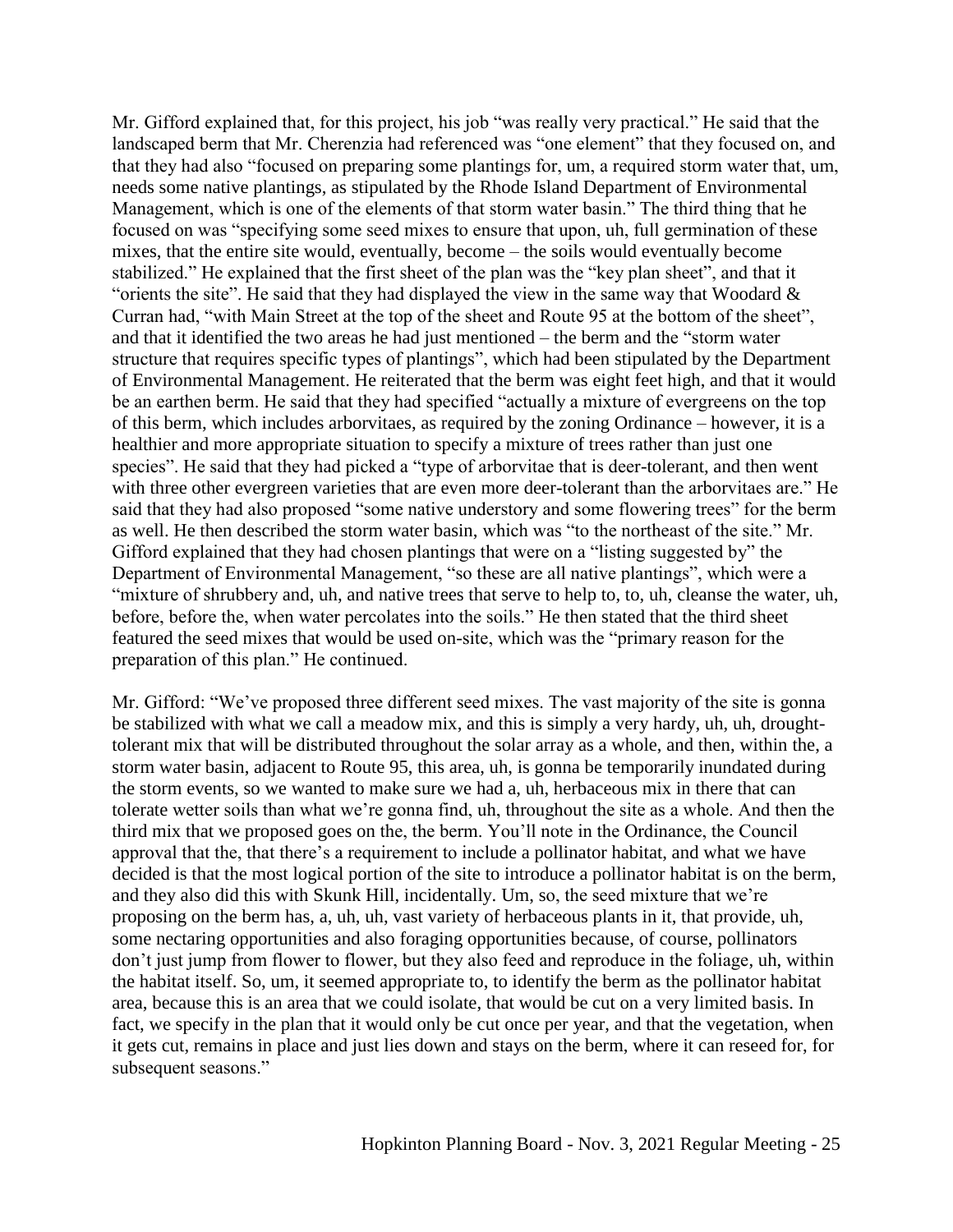He said that that completed his "explanation of the landscape plan", and that he was "available for any questions." Mr. Prellwitz thanked him, and then asked the Board if they had any questions. When he did not hear from the Board, he asked if there were any members of the public who had comments. Mr. Bibler appeared before the Board.

Mr. Bibler said that he was "having trouble, because of the scale of it, deciphering one aspect of the plan." It related to the Plat 10, Lot 86, which "abuts the entrance from the road". He continued.

Mr. Bibler: "And, uh, that's where the driveway comes in, and at one point in time, the poles were on the plan on the side of the road closest to Mr. Ward, and I believe they might have been mo-, moved to the other side of the road, but the, the thing I wanna just, uh, verify is, um, are the poles, the ac-, are all the structures in this, uh, plan at least 100 feet from the residential boundary of Mr. Ward's house, including the poles and any other structures, because that's our Ordinance – 100-foot setback between, uh, commercial structures and the residential boundaries, so I would just like to verify, because I can't really read the plan very well."

Ms. Cameron: "So, the distance from the regulatory wetland to the property line is, um, roughly, 100 feet, so, for portions – as you immediately enter at the site, um, you are within that area, however, you'll notice that the road quickly curves as soon as possible, following those contours to maintain that, and that was consistent with the, um, uh, plans presented during [unintelligible]."

Mr. Bibler replied that he was "still confused", as Ms. Cameron's response was about the wetland buffer, and he "didn't hear [her] say that the structures, including the poles are a hundred feet from the property line". He asked if it was "true or false" that the poles were within the hundred-foot setback. Ms. Cameron replied that "there is a portion of the road and the poles that are within the 100-foot setback as shown on the drawings", and this was because "there is no area that is not within that hundred foot between the wetland buffer and the property line." She said that it was consistent with plans that had been presented previously. Mr. Bibler asked Ms. Cameron "to what extent the – how close is the nearest structure to Mr., uh, Ward's property", and how much they were "invading that hundred-foot boundary". Ms. Cameron replied that it was "shown graphically", but if they were going to be "getting down to counting feet and inches", she would "prefer to actually measure it and get back to you with an accurate measure – but it's shown to scale". Mr. Bibler asked if it was "closer to 20 feet or 5 feet", and Ms. Cameron asked the Board if they wanted her response. Mr. Prellwitz replied that he was "happy" with Ms. Cameron's answer – that she would "like to actually go measure it and come back with hard figures", as "measurements don't lie." Mr. Bibler then said that he had wanted to know if a wetland crossing would be a possibility. He said he knew that that would be "more expensive", but that "the Ordinance is meant to, um, to, uh, guarantee that the property owners, the residential property owners won't be impacted by a commercial structure that abuts their site." He continued.

Mr. Bibler: "I understand that it's, uh, the developer doesn't, can't invade the wetlands with the road, but I, I question whether the solution is simply to waive the rights of the residential property owner who abuts, and make use of the hundred-foot, uh, span to build their road and put in their poles. That Ordinance is meant to protect Mr. Ward and other residential abutters who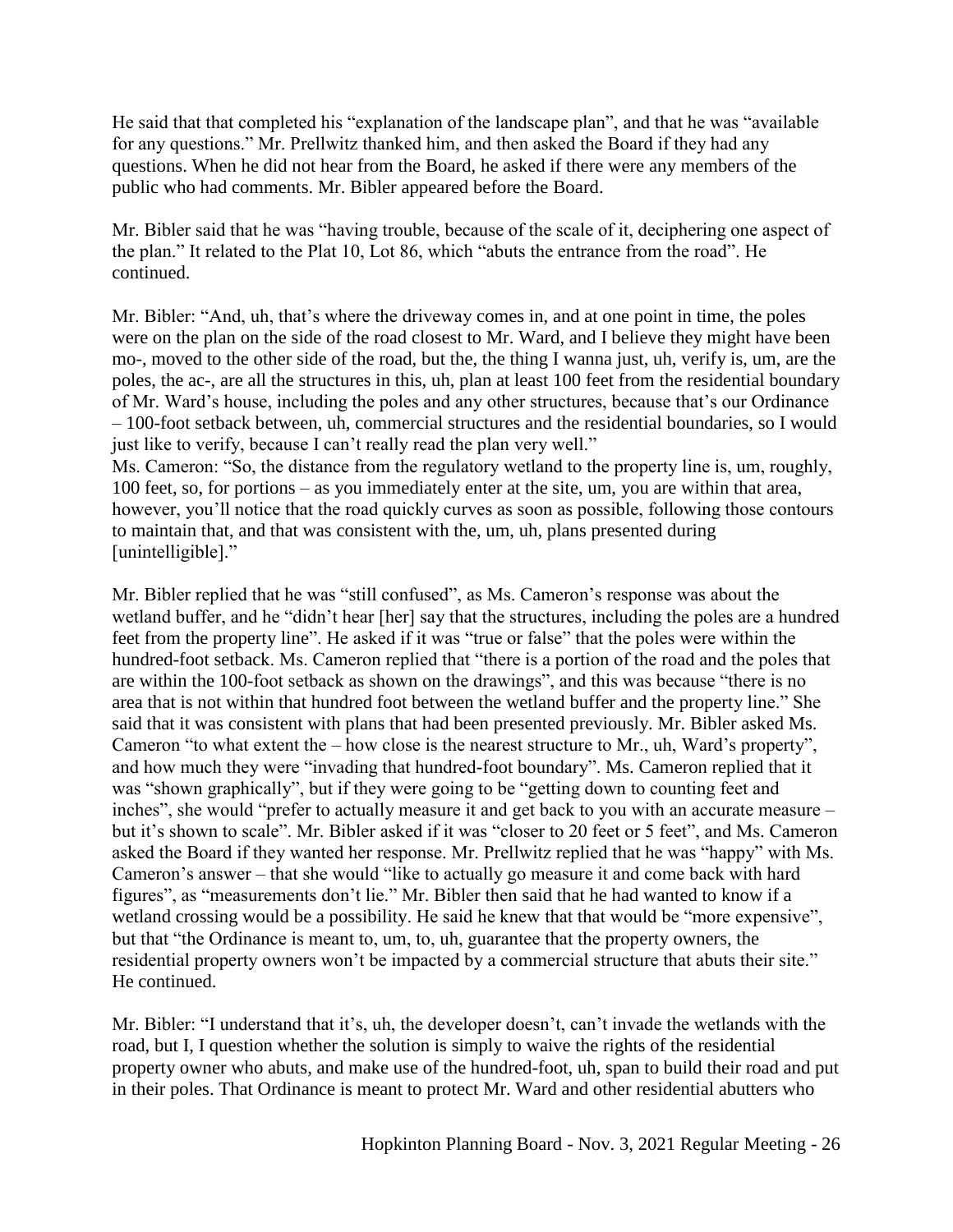don't want this aspect, and I, I question whether the developer has the right to just, you know, choose what the developer believes to be the best option here. Thank you." Mr. Prellwitz: "Now, in my foggy, dusty memory, I seem to remember, in the last proposal, the poles are the jurisdiction of National Grid, not, not the developer, so -" Mr. Bibler: "These are the polls that go from the solar field to go, connects to the grid. They're the service poles."

Ms. Cameron asked if she could speak to that issue. Mr. Prellwitz said that she could. Ms. Cameron explained that "the poles that you see are associated with the interconnect, and are the requirements for National Grid." She continued.

Ms. Cameron: "After those poles, then it transitions down to underground, uh, so that is consistent with the previous application, with the same approach that we used here."

Mr. Prellwitz thanked Ms. Cameron. Ms. Light asked a question about the poles.

Ms. Light: "Where those poles are placed – National Grid is going to tell you." Ms. Cameron: "Correct." Ms. Light: "So, you – they can say, 'You need five.' You can't say, 'No, we want four.'" Ms. Cameron: "Correct." Ms. Light: "Okay."

Ms. Cameron explained that it was her understanding, as a civil engineer, "working in the solar industry for a while, it's always been National Grid that dictates those interconnection requirements, including poles and equipment." Ms. Light added that it was the Department of Environmental Management who would be responsible for dictating "behavior around the wetlands", and Ms. Cameron nodded in agreement. Ms. Light stated that "these issues are slightly out of the control of the developer – and the engineers." Ms. Cameron nodded in agreement again. Ms. Cameron and Ms. Light thanked each other. Mr. Bibler asked if he could return to the podium. Mr. Prellwitz replied that he could. Mr. Bibler approached the Board again.

Mr. Bibler said that he would be "interested in, um, having the Planning Solicitor, uh, consider this question, and advise the Planning Board accordingly, because, uh, one of the findings of the Planning Board has to be that the plan that is presented and approved by you - you have to make a positive finding, that the plan that you approved, um, is consistent with all of the Town Ordinances." He continued.

Mr. Bibler: "It's a Town Ordinance that the structures must be, you know, a hundred feet away from the residential property line. Now, clearly, this does not satisfy the Ordinance. I don't know – I'm not an attorney – whether National Grid has eminent domain or some other, you know, exception to that, so that's why I'd like the Solicitor to, uh, advise the Board whether or not, um, the Board really has the latitude to, um, approve a plan that doesn't satisfy the Town Ordinance, and the solution, it seems to me, should be that the developer has to find some way to satisfy the Town Ordinance and National Grid – but I don't think it's appropriate for residents and abutters to waive their rights to this, uh, protection of this Ordinance, but I will leave that to the Solicitor to consider the question, and maybe get back to us all. Thank you."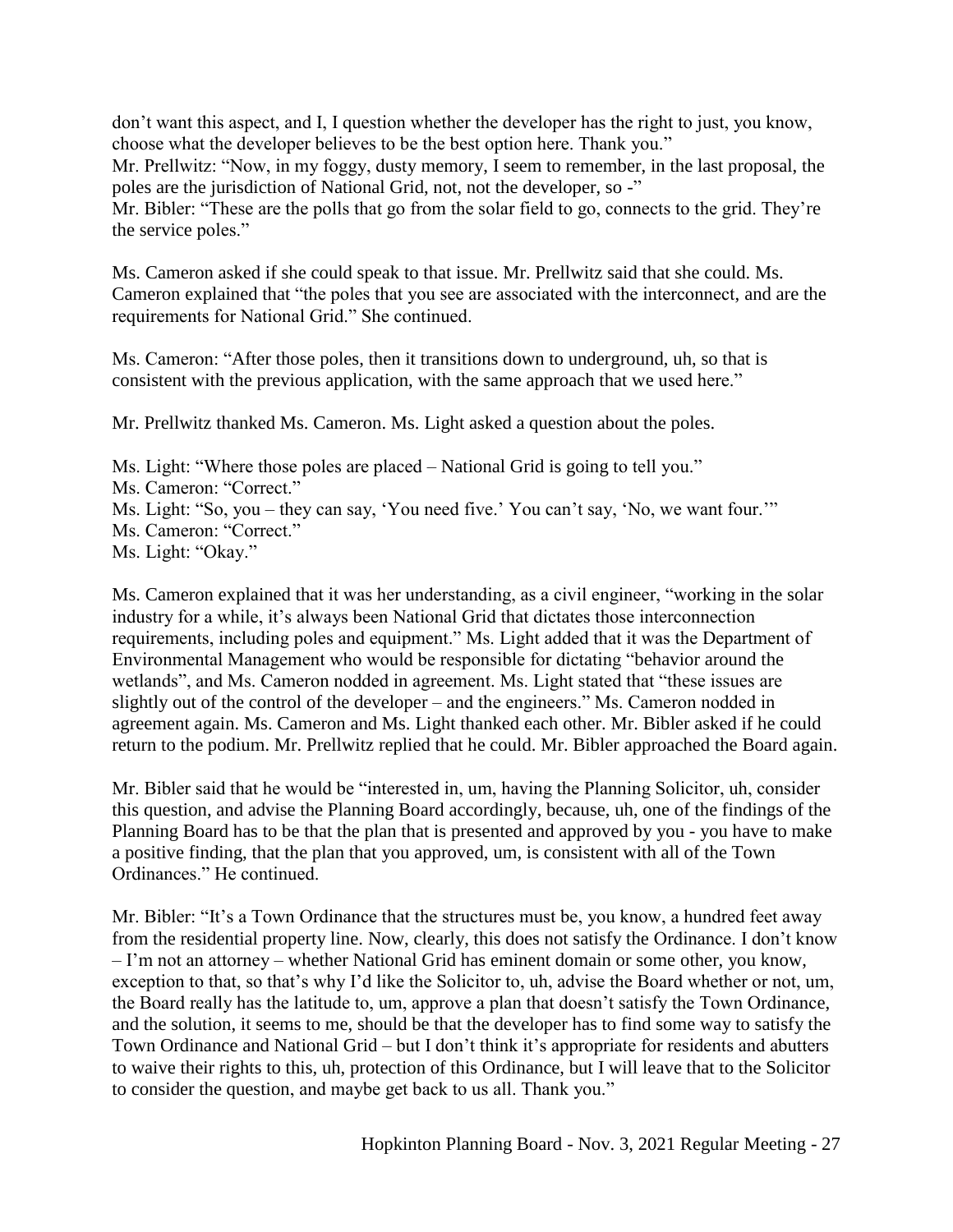Mr. Prellwitz: "As I'm understanding, being a layman and all, and not an attorney or engineer, the young lady who's the engineer said that where it becomes the jurisdiction of the developer, they will be underground. Am I correct in that assumption? Did I hear that correctly?"

He asked Ms. Cameron to return to the podium. She replied that "as soon as the National Grid would allow an underground line, it will become underground." Mr. Prellwitz thanked her. Ms. Light added her "layman perspective."

Ms. Light: "If the Ordinance that was, uh, voted on by the Town Council did not take into consideration what National Grid or DEM [Department of Environmental Management] is going to dictate for this site, is the developer required to follow the Ordinance, or the law?"

Ms. Hogan replied something unintelligible. Ms. Light continued.

Ms. Light: "In the way I'm reading it, is, uh, the Town Council – these presentations, the discussions – all this interaction, to finally get the approval from the Town Council, didn't take into consideration what National Grid is gonna dictate, or what DEM [Department of Environmental Management] is gonna dictate, as far as where the wetlands are and where the poles are gonna go, so, they don't have – the Town Council didn't have the specific details to say, instead of a hundred feet, it has to be 95. You know what I mean?"

Ms. Hogan responded that she thought that Mr. Bibler's question was "directed to the section of the Zoning Ordinance – it talks about the distances of structures from property lines." She said that his question was "whether or not utility poles qualify as 'structures' under that, um, section of the Ordinance, and that's something that we can, uh, inquire of our Zoning Official, to have him opine as to whether or not, uh, utility structures, utility poles qualify as 'structures' for the purposes of that particular setback." She said that they would "do that." Mr. Prellwitz thanked Ms. Hogan. Mr. Pennypacker asked if he could add some comments. Mr. Prellwitz let him.

Mr. Pennypacker: "Um, because fences are a structure that are required as part of these installations as well, does our Zoning Official believe that fences, in the context of solar installations, are structures?"

Ms. Hogan replied that they could ask that question as well. Mr. Bibler interjected from the audience, but because he did not approach the podium, it was difficult to hear him. He mentioned that the Board should ask the Zoning Official about roads. Mr. Prellwitz then called on a member of the audience who had raised their hand. It was Jason Tefft. Mr. Tefft explained that there was a "pre-existing path from, uh, Route 3, going into this project", and the Board would "see that on the site walk." Mr. Prellwitz thanked Mr. Tefft. Mr. Tefft returned to his seat. Mr. Prellwitz asked if there were any other questions or comments. When he did not hear from the audience or the Board, he turned to Mr. Craven and asked to move on to the applicant's next witness. Mr. Craven replied that they could. Mr. Tremblay appeared before the Board again. Mr. Craven stated that Mr. Tremblay had "an initial presentation", and said that he was going to begin by asking Mr. Tremblay about his degrees and expertise. Mr. Craven asked Mr. Tremblay if he had a professional license. Mr. Tremblay replied in the affirmative, and said that he had a national certification as a certified forester. Mr. Craven asked Mr. Tremblay if he had served as an expert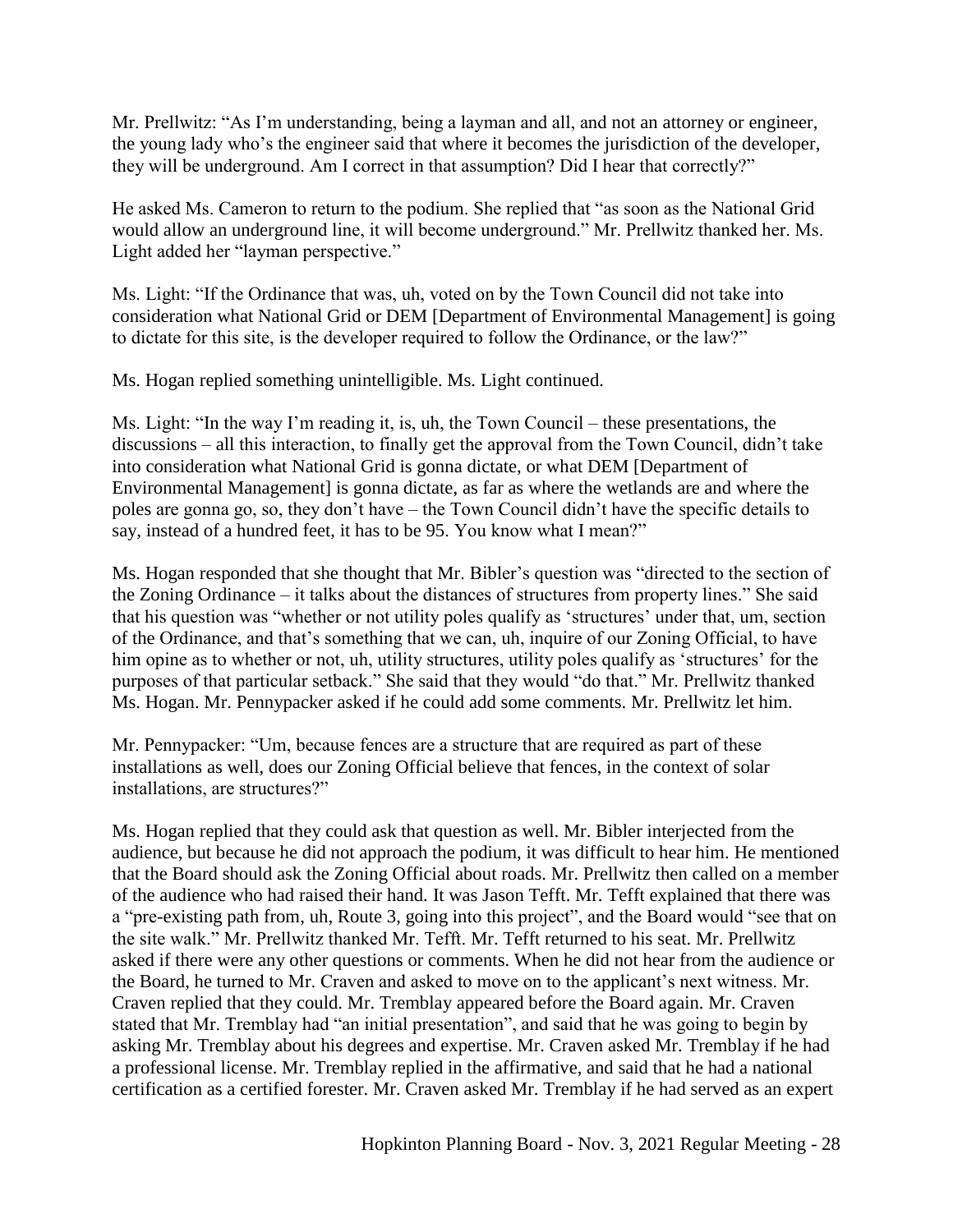in the field in the past. Mr. Tremblay replied in the affirmative again. Mr. Craven asked if he had appeared before Boards and Commissions. Mr. Tremblay replied that he had appeared before the Hopkinton Planning Board, amongst others. Mr. Craven then asked if he had appeared as an expert before the courts. Mr. Tremblay replied that he had. He asked if he had appeared before the Federal Courts. Mr. Tremblay replied in the negative. Then, Mr. Craven asked Mr. Tremblay what a forester does. Mr. Tremblay explained that, as a consultant, his clients were farmers, wood lot owners, and the like, and that he would help "them with written forest management plans". He explained that some of his clients qualified for the Farm, Forest, and Open Space program, and that he would help "landowners implement those plans by marking trees for harvest, thinnings, uh, implementing wildlife habitat projects on the property, controlling invasive plants, etcetera." He said that "some of that work takes place with the USDA [United States Department of Agriculture], Natural Resource Conservation Service", and that he was a "service provider for that". He said that most of his work was meeting "one-on-one with these forest landowners". He said that he is also a licensed arborist, so he is also involved in "tree damage appraisal". Mr. Craven stated that Mr. Tremblay has been asked to "opine on both, uh, the removal of any trees, and the habitat that associates itself with this land." Mr. Tremblay began.

Mr. Tremblay stated that he had "prepared a forest assessment for the Board", and he explained that it had been "actually prepared, like, three years ago". He said that it was "a review of the forested conditions of the parcel", and it was used to identify "unique habitat types that might be on the property". He said that the clearing that would take place on the site would be occurring in the "upland areas", and that it would "not directly affect" the wetlands. He stated that he looked "at the property as a whole", and studied "where it fits into the landscape", including what is surrounding or abutting the subject parcel. He said that after that, he would "zoom in on the property itself". He explained that he would "go out in the woods and just do an assessment of inventory of the trees that are out there". He said that he wouldn't "count every tree", and that they would use "sample plots throughout the woodlot", and "formulas that allow us to determine just how many, how many trees, per acre, there are, their average diameters". He said that he would "make note of any large trees" on the site, or "any unique species". He said that the site was a mostly "rocky, upland site" with upland oaks, scarlet oaks, some northern red, and a few chestnut oaks. He said that he "made note" of those variables in his report, which also included a topographical map and a soils map. He stated that he broke the report into "a couple of different cover types, and unique areas or stands that, um, have similar, uh, characteristics." He then asked if the Board had any questions. Mr. Prellwitz replied that he thought that Mr. Tremblay had "pretty much covered everything", but asked the Board members if they had any questions. They did not. He then asked if anyone in the audience had questions for Mr. Tremblay. When he did not hear from anyone in the audience, he turned to Mr. Craven. Mr. Craven said that he thought that that was all of the testimony that they had at that time. He said that if the Board had any further questions, the applicant's witnesses were available.

Mr. Prellwitz asked Mr. Lamphere and Ms. Hogan if the Board was "at the stage to call for a vote on this Master Plan approval". Mr. Lamphere indicated in the negative. He encouraged the Board to "order a peer review" on the project, like they had done for the Skunk Hill solar project, and to continue the matter to the February 2<sup>nd</sup> Planning Board meeting. He said that that would give the Town's engineering firm, Crossman Engineering, enough time to review the material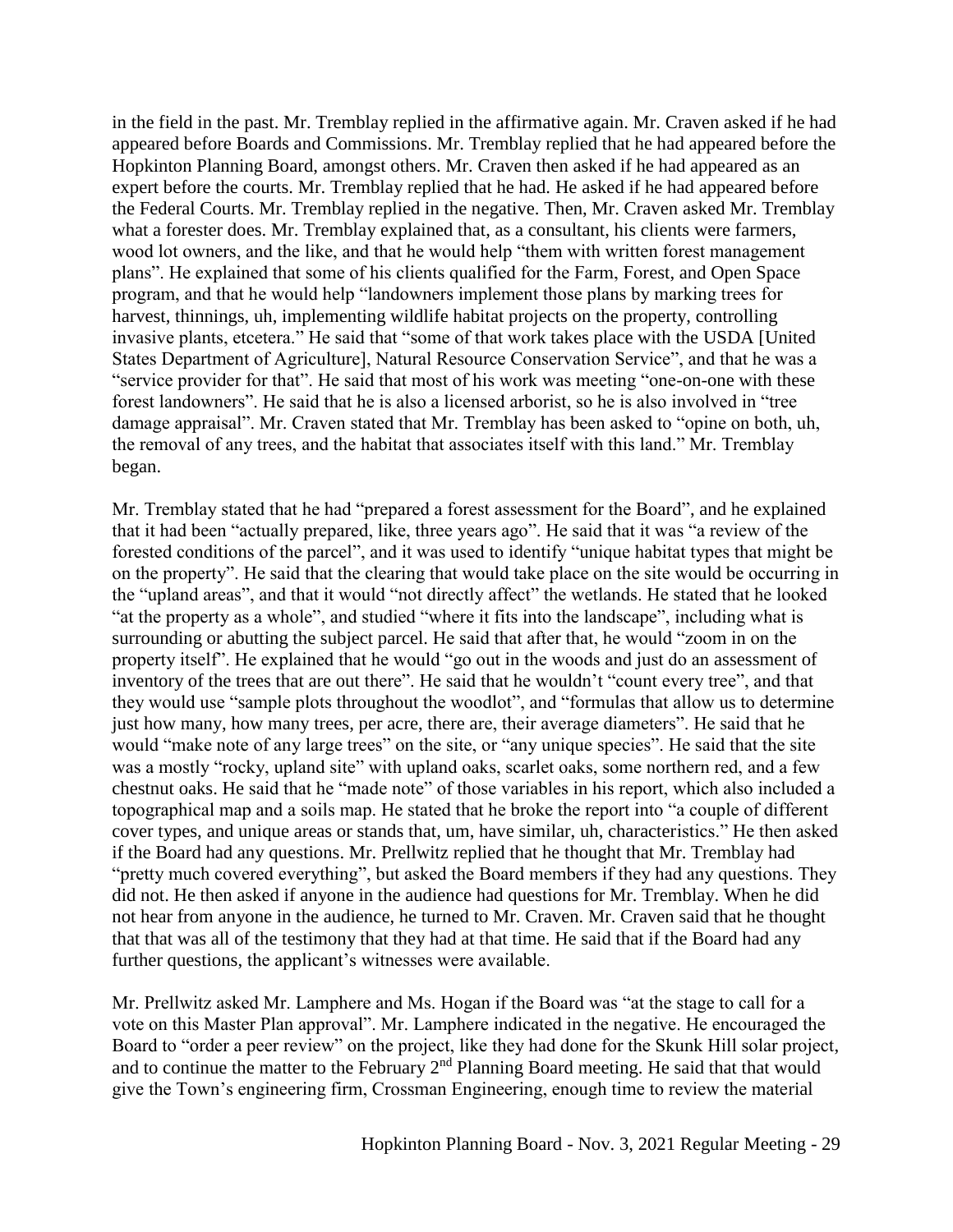that had been submitted by the applicant and provide a "comprehensive analysis". He then suggested that the Board should extend the decision period for the project as well. Mr. Prellwitz asked if they needed to make a motion to send the project to peer review, or if they could "just request that." Mr. Lamphere replied that it should be a motion.

Ms. Shumchenia made a motion to request peer review from Crossman Engineering on all aspects of the project, continue the Public Informational Meeting to February  $2<sup>nd</sup>$  at 6:00 p.m. at this location, and extend the decision period to February 9<sup>th</sup>. It was seconded by Mr. Pennypacker. There was not any discussion of the motion.

In Favor: Light, Wayles, Prellwitz, Shumchenia, Pennypacker Abstain: None. Opposed: None.

5-0, the motion passed.

Mr. Prellwitz then stated that Ms. Hogan had informed him that a site walk of the property could take place on the  $13<sup>th</sup>$  of November. Ms. Jalette appeared before the podium to explain that she had been arranging a marathon of site walks for the Board with Mr. Tefft, beginning at 9:30 a.m. and extending into the early afternoon. The Board discussed if they were available. Ms. Shumchenia was the only member with a conflict. She stated that they would work to create a schedule for the site walks.

## **NEW BUSINESS:**

# **Second Pre-Application – 5-Lot Minor Cluster Subdivision – Fairview Residential Cluster – AP 28, Lots 113 and 113B, 0 and 46 Fairview Avenue. Brushneck Cove Investments, LLC., and S&L Family Properties, LLC., applicants.**

Mr. DiOrio returned to his role as Chair. David Johnston, the attorney for the applicants, appeared before the Board. He explained that they had submitted an application for a cluster subdivision on property with a total area of 494,400+ square feet. He said that the density calculation yielded 5.41 lots, so they were asking for five, "which encompasses the existing property at Fairview Avenue, as well as four additional lots", which would be located "to the rear." Mr. Johnston explained that "several revisions" had been made to the plan since the applicant's first Pre-Application meeting, "most notably to the road and its proximity to" the adjacent parcel, Lot 113A. He said that they would "rather move the road, and shorten it, to give a, a full 100-foot buffer to Lot 113A", though they still did "require a reduction in that buffer, uh, to Lot 114", as that lot abutted the subject parcel "directly." He said that the driveway ran along the property line for Lot 114, and that there was a "small encroachment" onto Lot 113 from Lot 114. He said that his proposal was "to move the driveway, uh, 50-foot right of way for that driveway, uh, 40 feet, uh, away from Lot 114". He said that there would be a 20-foot private driveway connected to the 50-foot right of way, and that it would turn away from Lot 114 to create a "full 60 feet" of buffer between the pavement and the property line. He said that there would be a "small, uh, swale" that would work as a "retention basin for storm water runoff for that small area". He reiterated that there would be a "private driveway, uh, with a small swale"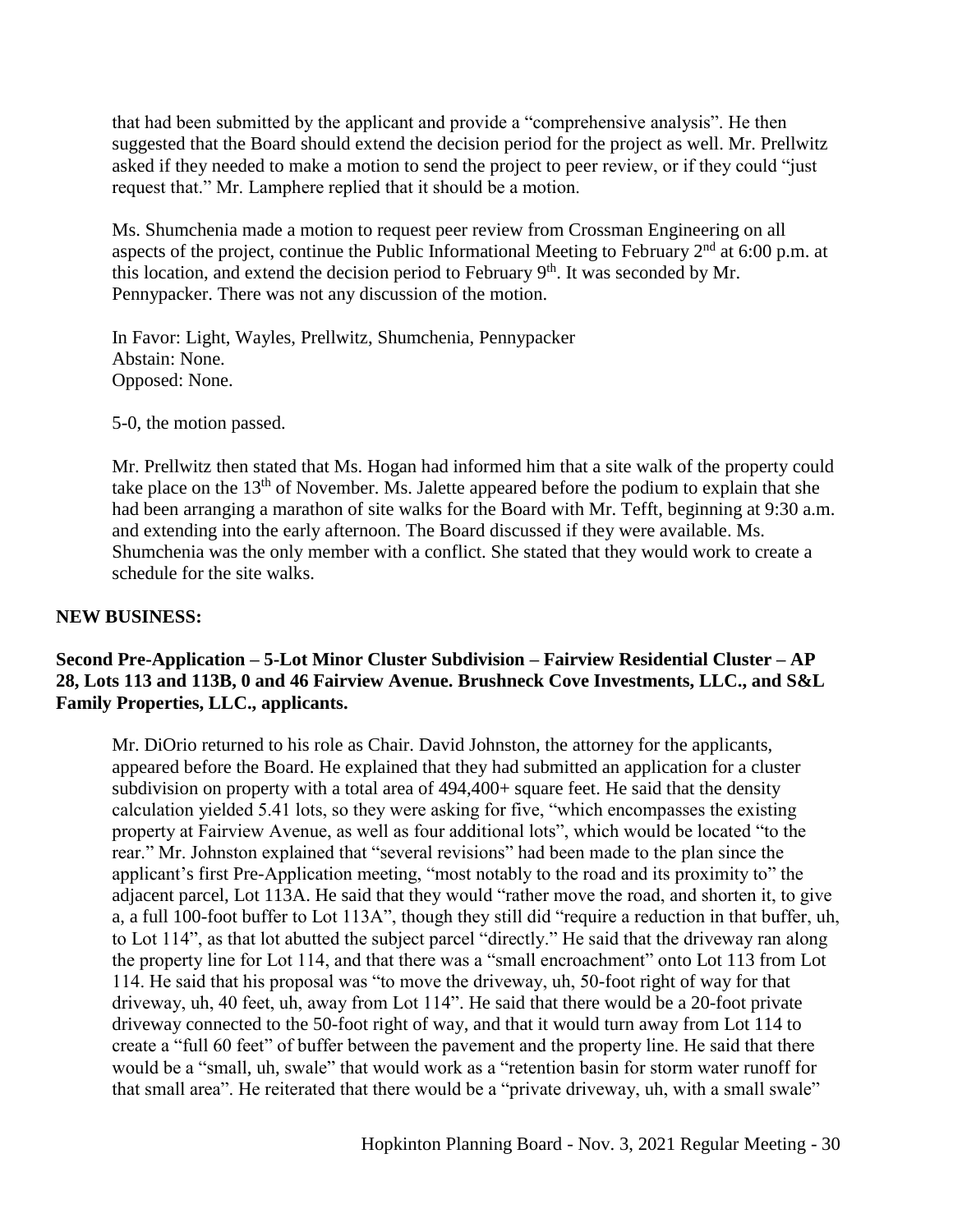and a "natural buffer", which would be "50 to 40 feet". He said that the other change that they had made was that they "reduced that overall area slightly" on proposed Lot E to remove "the property line completely from the wetlands." He said that it was "close to it, but it was removed, um, from the wetlands" in response to "comments made by some members" of the Board. He said that there were some other points that he wanted to note. He said that there was a "hundredfoot buffer here on the existing property, at 46 Fairview Avenue, uh, as it becomes part of that compound", and stated that they would "need some relief from that there." He explained that they were "proposing a no-cut buffer to, to codify, and deed restrict the current brush line", which could be seen on the plans, and that they had "dropped in here a line at 50 feet", which would be the "no-cut buffer to buffer, uh, 46 Fairview Ave".

Mr. Johnston then said that they were able to "yield additional open space", and that they were "slightly over 50%, uh, total open space". He stated that he had sent the proposed plan to the Land Trust, as the subject parcel abut property owned by the Land Trust, but that he had not heard back from them. He said that there was "some preliminary interest, at least, in working with the Land Trust, on combining those open space areas." He said that he had spoken with the owners of Lot 114 "at some length regarding this, moving that driveway over, uh, and the proximity to them", and that they "indicated they're comfortable with the, the proposal", and that he "would anticipate" that they would appear at a meeting or produce something in writing for the Preliminary plan application. He stated that the owners of Lot 114 were the "most impacted neighbor", and he felt that they had modified the plan "slightly to achieve some of their goals as well, which is, more or less, a lack of impact, um, on their property and their life". He then stated that that was all he had to present at that time, due to the late hour, and that he wanted to "more or less open the discussion with members of the Board for any comments and feedback". Ms. Light joked that the Board would be there until 10:00 p.m., so "no rushing beforehand." Mr. DiOrio had some comments.

Mr. DiOrio began by stating that he appreciated that the applicant was "attending to some of the previous comments" that had been made by the Board. He then brought up a procedural issue, which was that it appeared that there were missing sheets, as there were references to "Sheets 3, 4, and 5", but they were not in his packet. He said that they seemed "to speak to the drainage issues". Mr. Johnston replied that the plans came in three-sheet sets, and explained that Jamie Sardelli, the surveyor for the project (who was not in attendance), had left a "typo" in the plan set, and that those sheets did not exist. Mr. DiOrio said that it wasn't a problem, and referred to it as a "copy-and-paste" error. Mr. DiOrio then said that his "primary concern has to do with this proposed detention basin at Fairview Avenue." He continued.

Mr. DiOrio: "So, that is not something that I'm impressed with. Uh, I know of many projects in Town where we have a road entrance adjacent to a pond. That is not attractive, and so, I might respectfully request that that go away. Now, that said, I fully appreciate that you must have some drainage structure in that area, so I would like to respectfully request that, in subsequent designs, your engineer consider some type of subsurface drainage facility." Mr. Johnston: "Sure."

Mr. DiOrio: "So we can lose that whole mosquito pit right at the entrance to, uh, right, right at a Town road."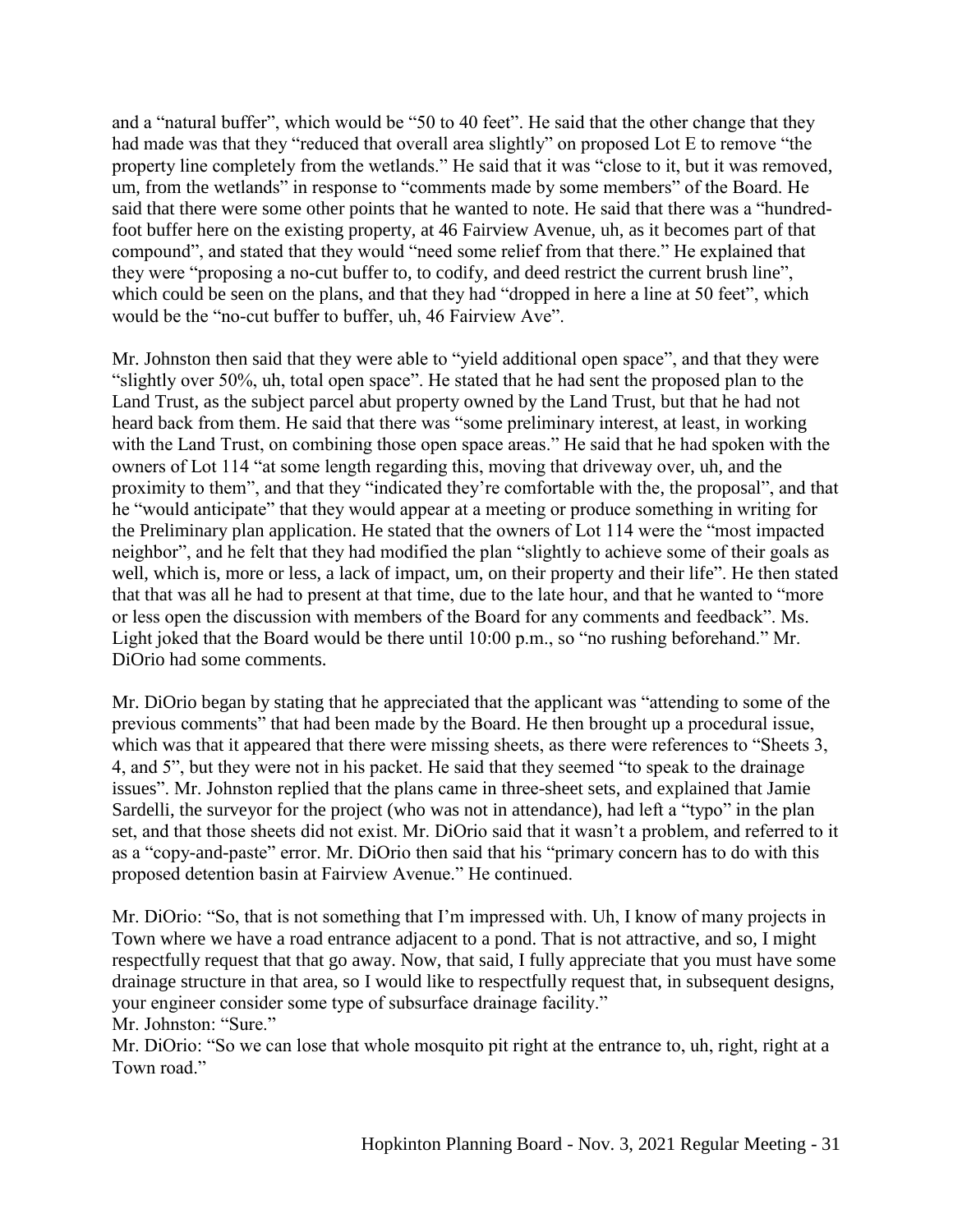Mr. Johnston replied that he understood, and said that that reminded him that they had collected "some, uh, soil samples" that were reviewed by biologists associated with American Engineering. He stated that they had reviewed the samples "in conjunction with the, uh, uh, area of the road" and the subject parcels, and that they had done "some site work" which was "very preliminary, rudimentary, regarding the new parcels" on what the site was going to look like. He said that the data from American Engineering gave them "these rough areas to work with", and that they were working with a "high degree of confidence" that those conditions were likely. Mr. Johnston said that the applicant would "look at subsurface", as they would not be able to pitch the road due to the topography of the site. Mr. DiOrio said that Mr. Johnston understood his concern, and said that his one other comment was related to the encroachment onto the subject parcel from the abutting property. Mr. Johnston explained that there was a "36-foot encroachment for the garage", and that they granted the abutter "an easement over that portion of it". Mr. Johnston explained that the abutter had a "title issue, purchasing their property, uh, because of that encroachment", so they granted the easement. He reiterated that it was a "36 square foot encroachment", which was included in their Land Unsuitable for Development calculation for the total yield. He said that, on the full-sized plans, the area they were discussing was "very small", and in an area that was "very cluttered". He said that they could have a "separate sheet made", as they had had that area "blown up" on a map when they were creating the easement, which would provide "more clarification regarding that." Mr. DiOrio replied that he would have made "that problem go away as a result of this project". He said that it seemed that Mr. Johnston had "already started the wheels turning", and that an "easement is certainly a step in the right direction", though "a conveyance would have been much cooler". He said he was not sure if Mr. Johnston was "prepared to do that" – provide a conveyance around the garage, and Mr. Johnston replied that it was "very narrow". He said that if they had "adequate space and adequate frontage", they would consider moving "that over, that 18 inches, roughly". He said that they had discussed doing that "once we came through this process", and suggested that it could be done as an Administrative Subdivision. Mr. DiOrio said that if they could "resolve that as a component" of the process, they would "be doing the whole world a favor", but that if that was not possible, that would be okay, too. Mr. DiOrio's last comment was on the 100 foot buffer, which was not surrounding the entire site. He said that he realized that "the Planning" Board has some latitude there", but that he would "raise the question as to whether you would need to request a waiver from the regulation for our relaxation of that element." Mr. Johnston replied that his reading was that the "Planning Board could, in its approval, reduce, versus it being a, a waiver or a variance", but that he would want to confer with the Solicitor before he "answered that with any certainty". Mr. DiOrio said that he did not mean to put Mr. Johnston on the spot, and said that he would just "raise it as a concern". He explained that if Mr. Johnston needed "to make a formal waiver request", that that request "should be part of your application process earlier in the game." He said that Mr. Johnston could confer with the Solicitor on the topic. Mr. Johnston said that that discussion would take place before the Preliminary Plan was submitted. Mr. DiOrio concurred, as the discussion "could change the nature of the subsequent applications". Mr. DiOrio asked Ms. Hogan if she was amendable to that, and she said that she was.

Mr. DiOrio then stated that those were his questions for the applicant, and asked the Board if they had any "other thoughts". Mr. Prellwitz said that he did not have any. Ms. Hogan said that she was "working from the electronic documents" on the Town's website, and that what was on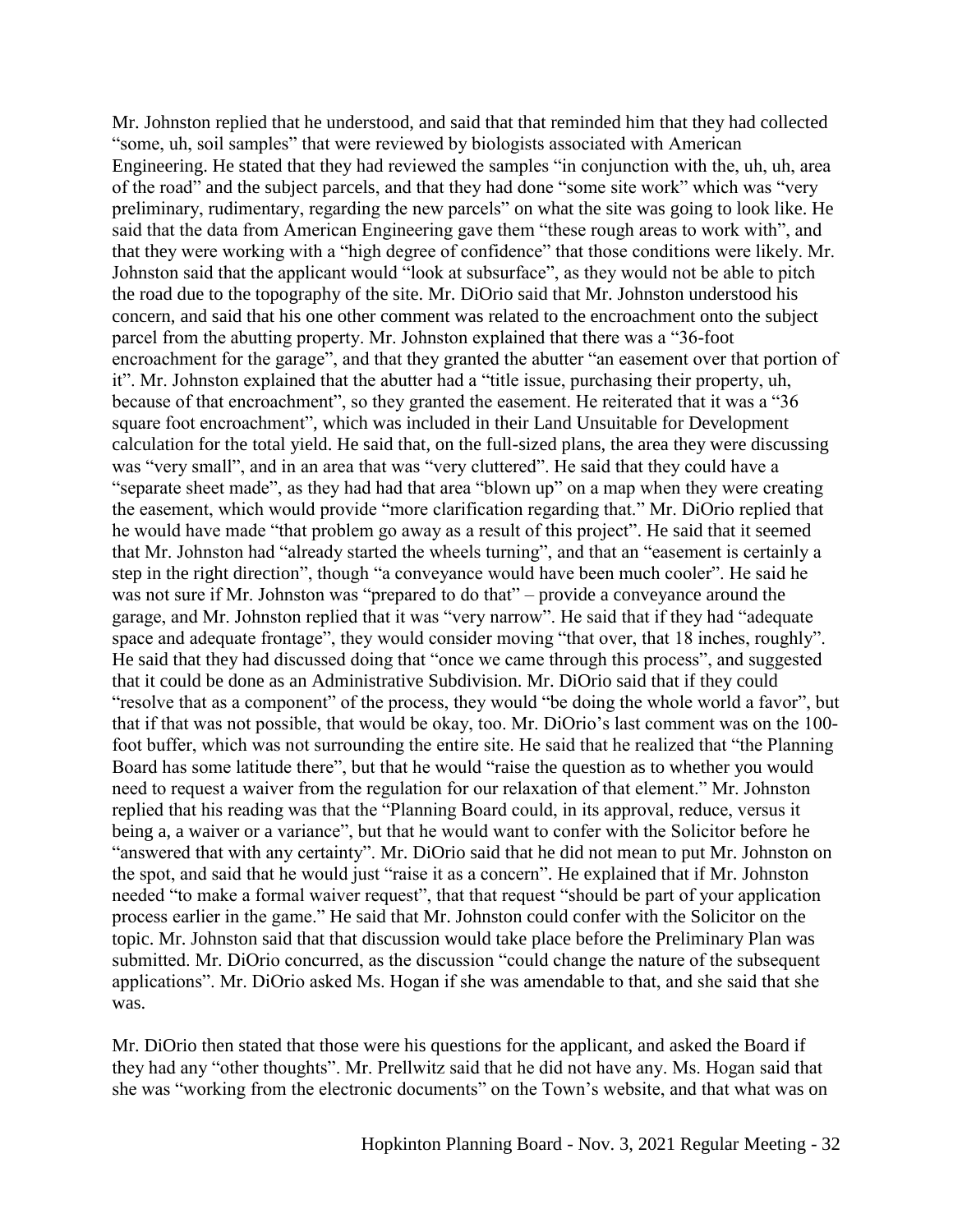file "has many, many layers turned on", which made it "very confusing, very, very difficult to read", despite the fact that she had "read a lot of plans". She suggested that the applicant submit a "cleaner plan" in an electronic version so that could be posted to the website. Mr. Johnston replied that they would "add more sheets", like a "very simple boundary line sheet, with the setbacks". He said that he agreed with Ms. Hogan about the readability of the plan. He said that there were "a lot of dimensions", and getting the title had been very difficult due to the number of deeds involved. Mr. DiOrio provided a "counter" for Ms. Hogan's comments. He said that while he understood them, and agreed that the public deserved a "more skeletal version" for ease of readability, he appreciated that "folks that make maps are obligated to depict all kinds of data". He said that he was "not really an advocate for eliminating things", and that he would "much rather see" the applicant "keep that plan", as he was "sure Jamie [Sardelli] knows that it complies with whatever surveyors need to do", but asked to "have a simplified plan in addition", which would address Ms. Hogan's concerns. Mr. Johnston agreed. Mr. DiOrio said that if they could "make that a little bit easier to read", everyone would benefit. Mr. Johnston replied that they would add a sheet that would simplify it, as well as include further information on "each parcel, especially along this front".

Mr. DiOrio then turned to Mr. Lamphere, and asked if he had any comments. Mr. Lamphere said that the Board had the ability "to reduce that 100-foot buffer without actually asking for a formal waiver", and that the Board had "already done it" on recent projects. Mr. Lamphere then said that he agreed with the Solicitor, in that he had had also had "an awful time trying to confirm the 257.59 feet" of frontage on Lot 113B, and that he was trying to find where the property line was. He asked if there was a right of way over the lot, or if the right of way was separate from the lot. Mr. Johnston replied that the "right of way is the  $lot - so$ , that 31 feet of frontage there is not a right of way – that's the actual land, uh, out of the, out of the deed descriptions". He said that he thought that he had included that in the narrative, but that it was not a right of way, but an "old cart path, frankly". He reiterated that this parcel was part of a much larger parcel that had been carved down over time, and that he thought that the last piece that had been cut off had been separated in the 1940s or 50s. Mr. Lamphere replied that he wanted to know where the frontage for Lot 113B began and ended. Mr. Johnston asked Mr. Lamphere if he was talking about the proposed drive. Mr. Lamphere replied in the affirmative. Mr. Johnston said that that would be "part of the common space", and he explained some of the lot lines that would be implemented. He said that the "right of way would not be over proposed Lot  $A - it$  would be adjacent to proposed Lot A." Mr. Lamphere said that he had some trouble figuring out how the applicant had produced the amount of frontage that they claimed to have, and stated the measurements that were listed. Mr. Johnston replied that that was why he wanted the plans to be clearer. He said that they were going to move the lot line back, and that they would not need an easement over that line. Mr. Lamphere said he was still having trouble following Mr. Johnston, but that Mr. Johnston could follow up with Mr. Sardelli about it. Mr. Johnston said that he would make sure that Mr. Sardelli clarified the measurements. Mr. Lamphere asked if the right of way was the property line. Mr. Johnston replied that it was. Mr. Lamphere said that he wanted to "know the distance from where that radius hits, hits Fairview, and then goes over to Lot 113C." Mr. Johnston said that he would clarify that with Mr. Sardelli. Mr. Lamphere then said that they were not at the point where the Board could order a peer review of the project, but, because he knew that the applicant "had a drainage issue here", he would suggest that they submit to a peer review at the next stage. He said that he thought that it would be to Mr. Johnston's advantage to have his